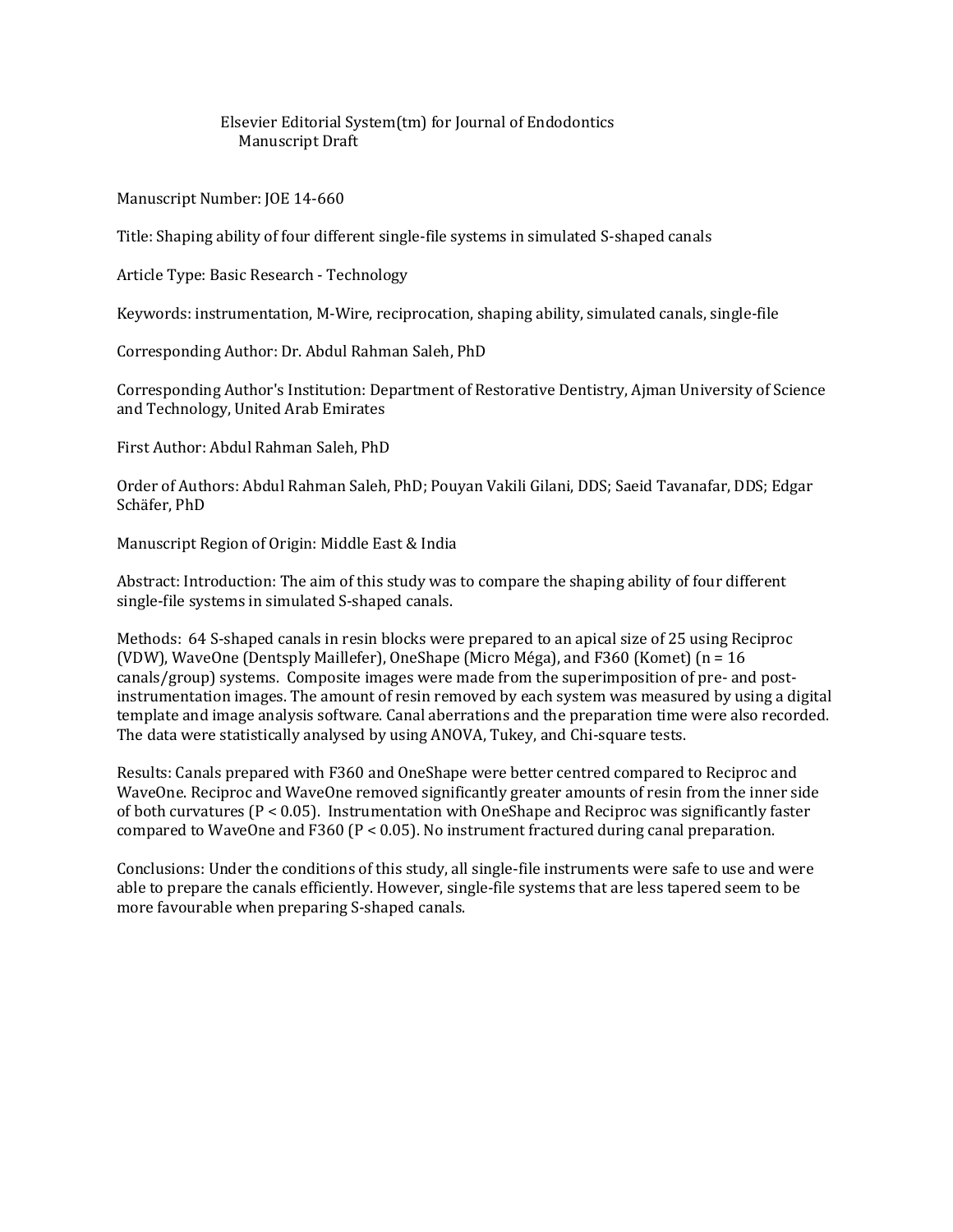| <b>Authors:</b>                                                                                     |
|-----------------------------------------------------------------------------------------------------|
|                                                                                                     |
| Abdulrahman Mohammed Saleh,*<br>(Saleh AM)                                                          |
| Pouyan Vakili Gilani*<br>(Vakili Gilani P)                                                          |
| Saeid Tavanafar <sup>*</sup><br>(Tavanafar S)                                                       |
| Edgar Schäfer <sup>§</sup>                                                                          |
|                                                                                                     |
| * Department of Restorative Dentistry, Ajman University of Science and Technology, United           |
| <b>Arab Emirates</b>                                                                                |
| <sup>§</sup> Central Interdisciplinary Ambulance in the School of Dentistry, University of Münster, |
| Germany                                                                                             |
|                                                                                                     |
| <b>Running title:</b> Shaping ability of single-file systems                                        |
|                                                                                                     |
| <b>Acknowledgments</b>                                                                              |
| The authors deny any conflicts of interest related to this study.                                   |
| <b>Correspondence to:</b>                                                                           |
| Sincerely,                                                                                          |
| Abdul Rahman M. Saleh BDS, MSc, PhD                                                                 |
| Assistant Professor, Department of Restorative Dentistry                                            |
| Faculty of Dentistry - Ajman University                                                             |
| PO Box. 346 Ajman, UAE Tel.<br>+971502283188                                                        |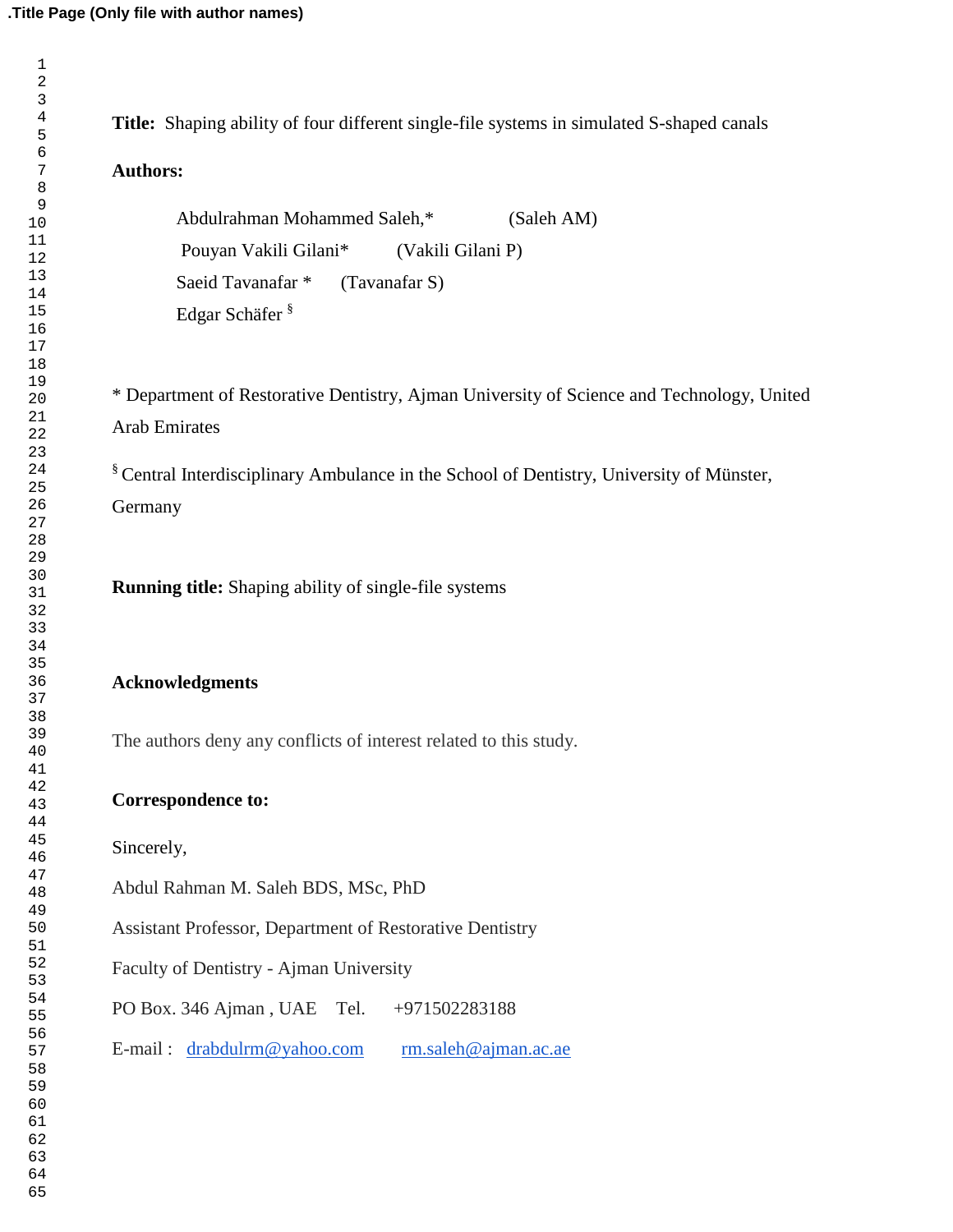## **Abstract**

**Introduction**: The aim of this study was to compare the shaping ability of four different singlefile systems in simulated S-shaped canals.

**Methods**: 64 S-shaped canals in resin blocks were prepared to an apical size of 25 using Reciproc (VDW), WaveOne (Dentsply Maillefer), OneShape (Micro Méga), and F360 (Komet)  $(n = 16 \text{ canals/group})$  systems. Composite images were made from the superimposition of preand post-instrumentation images. The amount of resin removed by each system was measured by using a digital template and image analysis software. Canal aberrations and the preparation time were also recorded. The data were statistically analysed by using ANOVA, Tukey, and Chisquare tests.

**Results**: Canals prepared with F360 and OneShape were better centred compared to Reciproc and WaveOne. Reciproc and WaveOne removed significantly greater amounts of resin from the inner side of both curvatures ( $P < 0.05$ ). Instrumentation with OneShape and Reciproc was significantly faster compared to WaveOne and F360 (*P* < 0.05). No instrument fractured during canal preparation.

**Conclusions**: Under the conditions of this study, all single-file instruments were safe to use and were able to prepare the canals efficiently. However, single-file systems that are less tapered seem to be more favourable when preparing S-shaped canals.

**Keywords:** instrumentation, M-Wire, reciprocation, shaping ability, simulated canals, single-file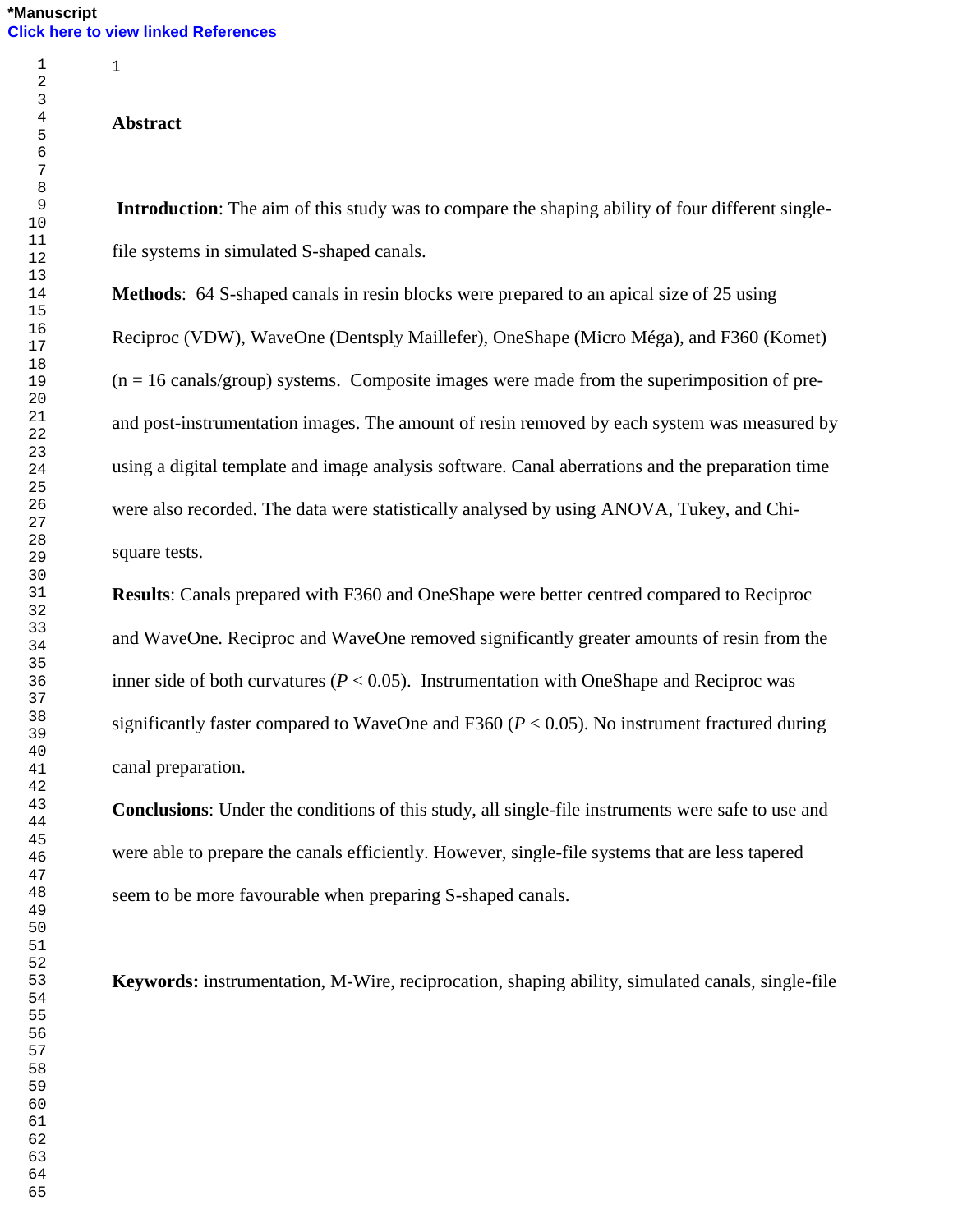The single-file root canal preparation was first introduced by Yared in 2008 [\(1\)](#page-14-0), who proposed the use of only one ProTaper F2 file (Tulsa Dentsply, Tulsa, OK, USA) in a reciprocating motion for the preparation of curved root canals. Shortly thereafter, a number of manufacturers adopted this technique and introduced different files with a unique flute design, cross sectional shape, alloy, and working motion to the market. Canal preparation is faster with the single-file technique [\(2\)](#page-14-1). In addition, this technique may reduce the treatment cost compared to full-sequence systems because only one file is required for root canal preparation. The single use of files reduces the risk of file separation and prevents possible cross-contamination among patients [\(3\)](#page-14-2).

Currently, two reciprocating single-file systems are available: Reciproc (VDW, Munich, Germany) and WaveOne (Dentsply Maillefer, Ballaigues, Switzerland). The reciprocation working motion consists of a counter-clockwise (cutting direction) and a clockwise motion (release of the instrument), while the angle of the counter-clockwise cutting direction is greater than the angle of the reverse direction. These instruments are manufactured from M-Wire, which is created by an innovative thermal-treatment process of nickel-titanium (NiTi) alloy. This process has been proven to increase the flexibility and resistance of the NiTi alloy to cyclic fatigue [\(4\)](#page-14-3). The Reciproc system consists of 3 files: R25, R40, and R50. The R25 file has a taper of 0.08 over its first 3mm, followed by a regressive taper of 0.043, and is characterised by an Sshaped cross-section. The WaveOne system also consists of three files with tip sizes of 21, 25, and 40. The primary WaveOne file has a tip size of 25 with a constant taper of 0.08 over the first 3mm from the tip, followed by a regressive taper of 0.055. The cross-sectional design has a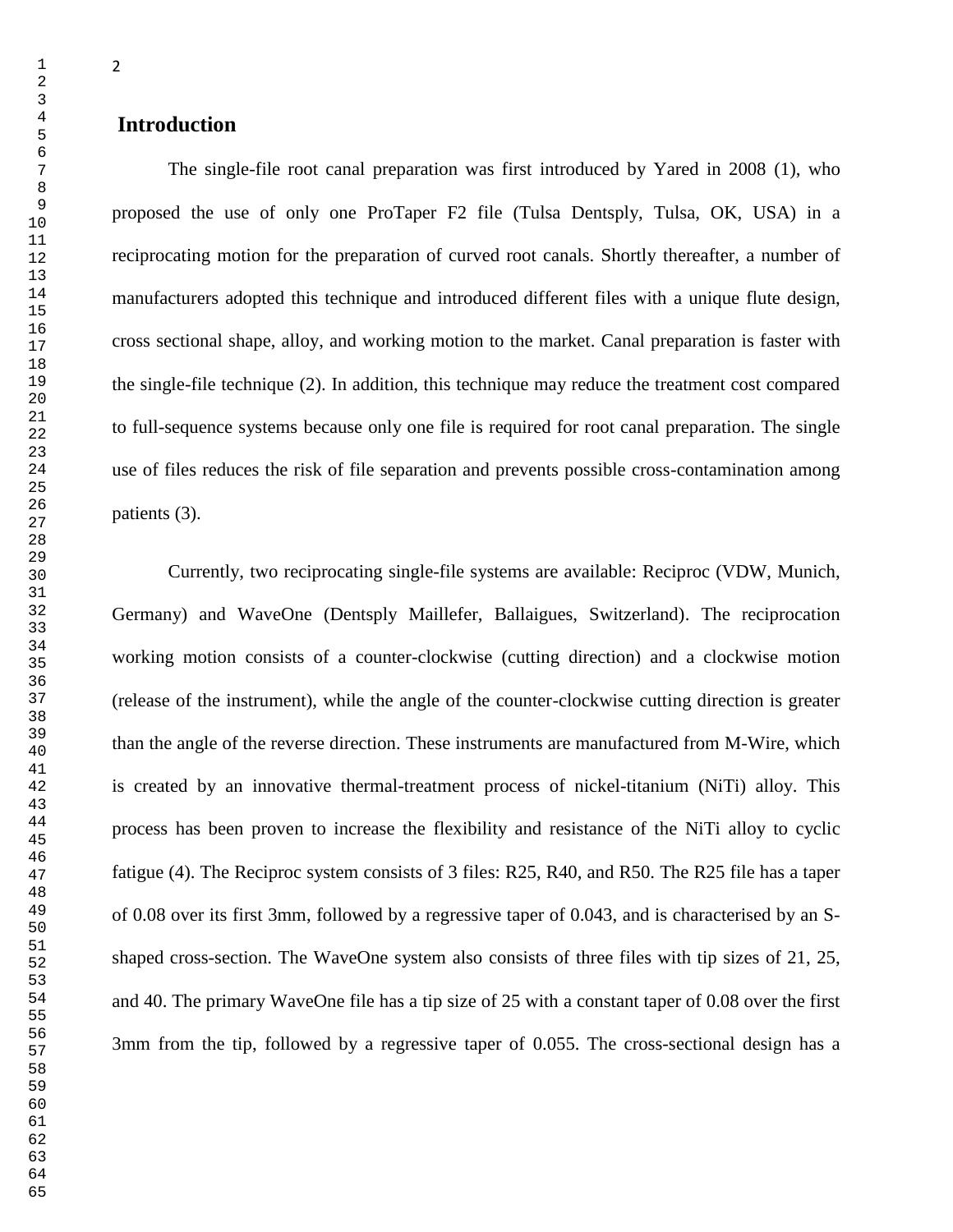modified triangular convex cross-section at the tip region of the instrument that changes to a convex triangular cross-section near the shank.

Two other recently introduced single-file systems, the OneShape (Micro Méga, Besançon, France) and F360 (Komet Brasseler, Lemgo, Germany), are made from traditional NiTi alloy and work in a continuous clockwise rotational motion. The respective recommended speeds with torque settings are 400 rpm with 4 Ncm for OneShape and 250–350 rpm with 1.8 Ncm for F360. The F360 files are available in four different sizes (25, 35, 45, and 55) with a constant taper of 0.04. The cross-section of the files is a modified S-shaped design, which resembles the laterally reversed cross-section of Reciproc [\(2\)](#page-14-1). Unlike the other three systems, the OneShape system consists of only one file of size 25 with a constant taper of 0.06. The file has three cutting edges at its tip region, which progressively changes to an S-shaped cross-section near the shaft, resembling the design of Reciproc and F360.

The shaping ability of these single-file systems has been compared with full-sequence rotary systems both in extracted teeth and in resin blocks with encouraging results. Yoo and Cho reported that both Reciproc and WaveOne respected the canal curvature better than full-sequence systems in simulated curved canals [\(5\)](#page-14-4). In a study by Bürklein *et al*. using extracted teeth, Reciproc and WaveOne prepared severely curved canals significantly faster than full-sequence systems, with no difference regarding the maintenance of the original canal curvature [\(2\)](#page-14-1). In another study by the same authors, the single-file systems (F360, OneShape, and Reciproc) showed promising results in comparison with the full-sequence Mtwo system (VDW, Munich, Germany) [\(6\)](#page-14-5). However, only sparse information is currently available regarding the shaping ability of these single-file systems when used in S-shaped canals.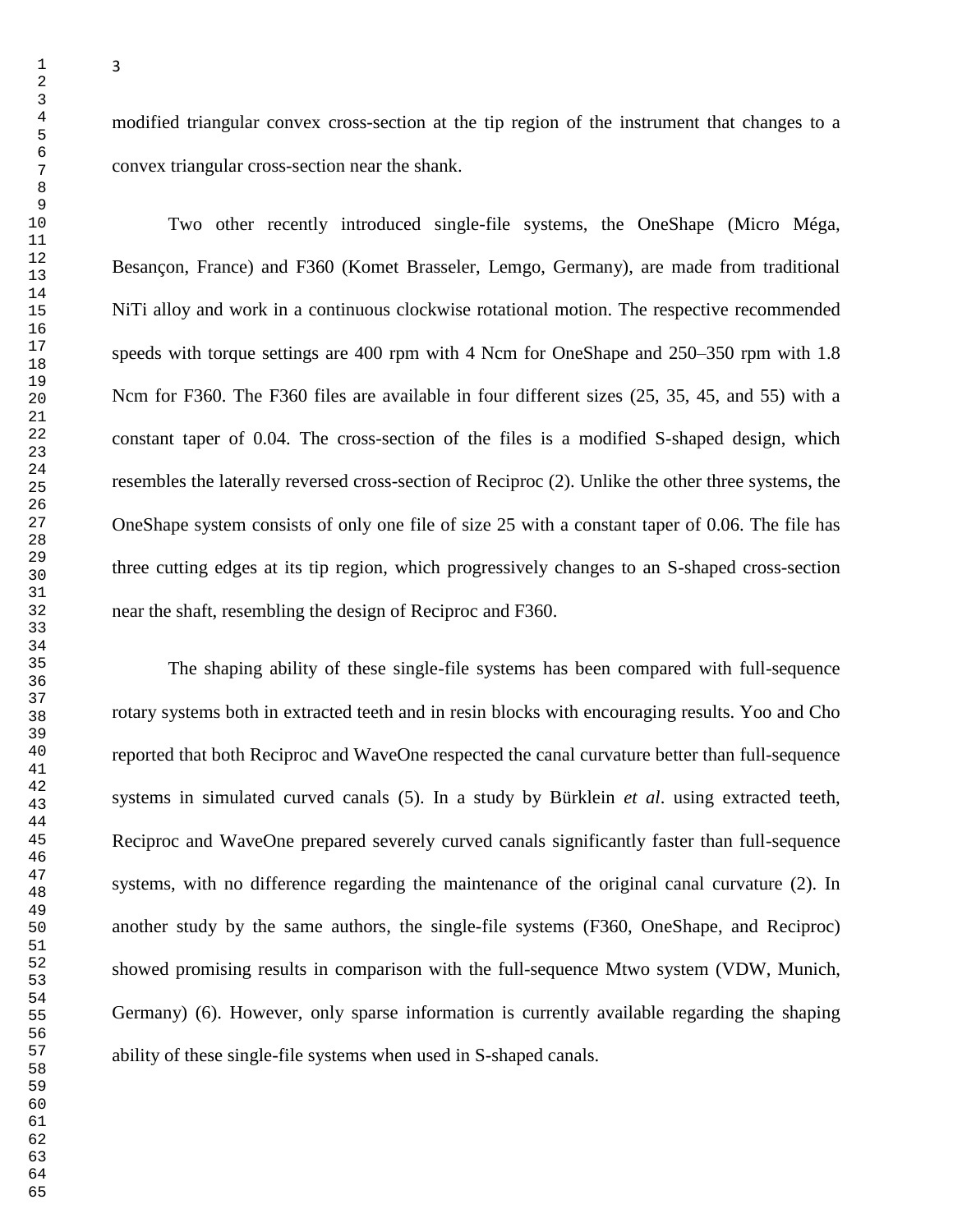Therefore, the aim of this study was to compare the shaping ability of these four different

single-file systems in simulated S-shaped canals. The null hypothesis tested was that there is no difference between the single-file systems regarding the preparation of simulated S-shaped canals.

# **Materials and Methods**

## **Simulated Canals**

Sixty-four simulated S-shaped canals (Endo Training Block-S; Dentsply Maillefer, Ballaigues, Switzerland) with a taper of 0.02, an apical diameter of 0.15 mm, and a length of 16 mm were prepared. The respective angles and radii of the curvatures were 30<sup>°</sup> and 5 mm for the coronal curvature and 20° and 4.5 mm for the apical curvature. The patency of the canals was confirmed by passing a size 10 K-file just beyond the apex; subsequently, the resin blocks were randomly divided into four groups (n =16 canals/group) and were numbered.

## **Instrumentation of S-shaped canals**

A new instrument was used for each canal in all groups. Glyde-Prep (Dentsply Maillefer, Ballaigues, Switzerland) was used as a lubricant before the utilization of each instrument and distilled water was used for irrigation during preparation. The canals were instrumented by using the single-file systems described in the following sections without glide path preparation or additional use of hand files.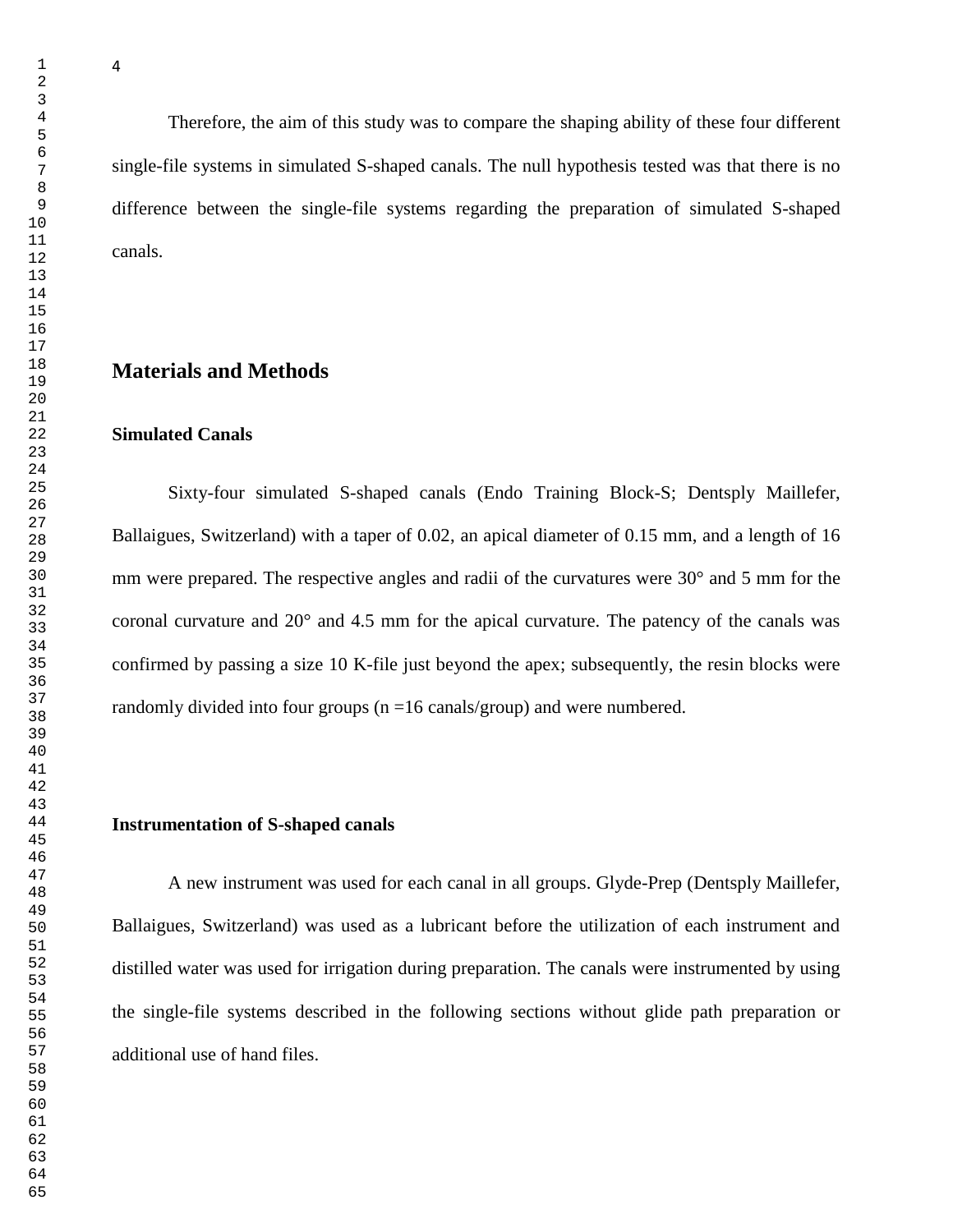## Group A:

The WaveOne Primary file (tip size, 25; apical taper, 0.08) was used in a programmed reciprocating motion generated by the WaveOne motor (Dentsply Maillefer, Ballaigues, Switzerland) in "WAVEONE ALL" mode. The files were used in a pecking motion (amplitude less than 3 mm, three pecks) according to manufacturer's instructions. The flutes of the instrument were cleaned after three in-and-out-movements (pecks).

Group B:

The R25 Reciproc file (tip size, 25; apical taper, 0.08) was used in a programmed reciprocating motion generated by the VDW SILVER motor (VDW, Munich, Germany) in "RECIPROC ALL" mode. The files were used in a pecking motion (amplitude less than 3 mm, three pecks) according to the manufacturer's instructions. The flutes of the instrument were cleaned after three in-and-out-movements (pecks).

Group C:

The OneShape file (tip size, 25; taper, 0.06) was used in full clockwise rotation with a rotational speed of 400 rpm generated by the X-Smart motor (Dentsply Maillefer, Ballaigues, Switzerland), and the torque was adjusted to 4 Ncm. The files were used in a slight pecking motion according to the manufacturer's instructions.

Group D:

The F360 file (tip size, 25; taper, 0.04) was used in full clockwise rotation with a rotational speed of 300 rpm generated by the X-Smart motor (Dentsply Maillefer, Ballaigues, Switzerland), and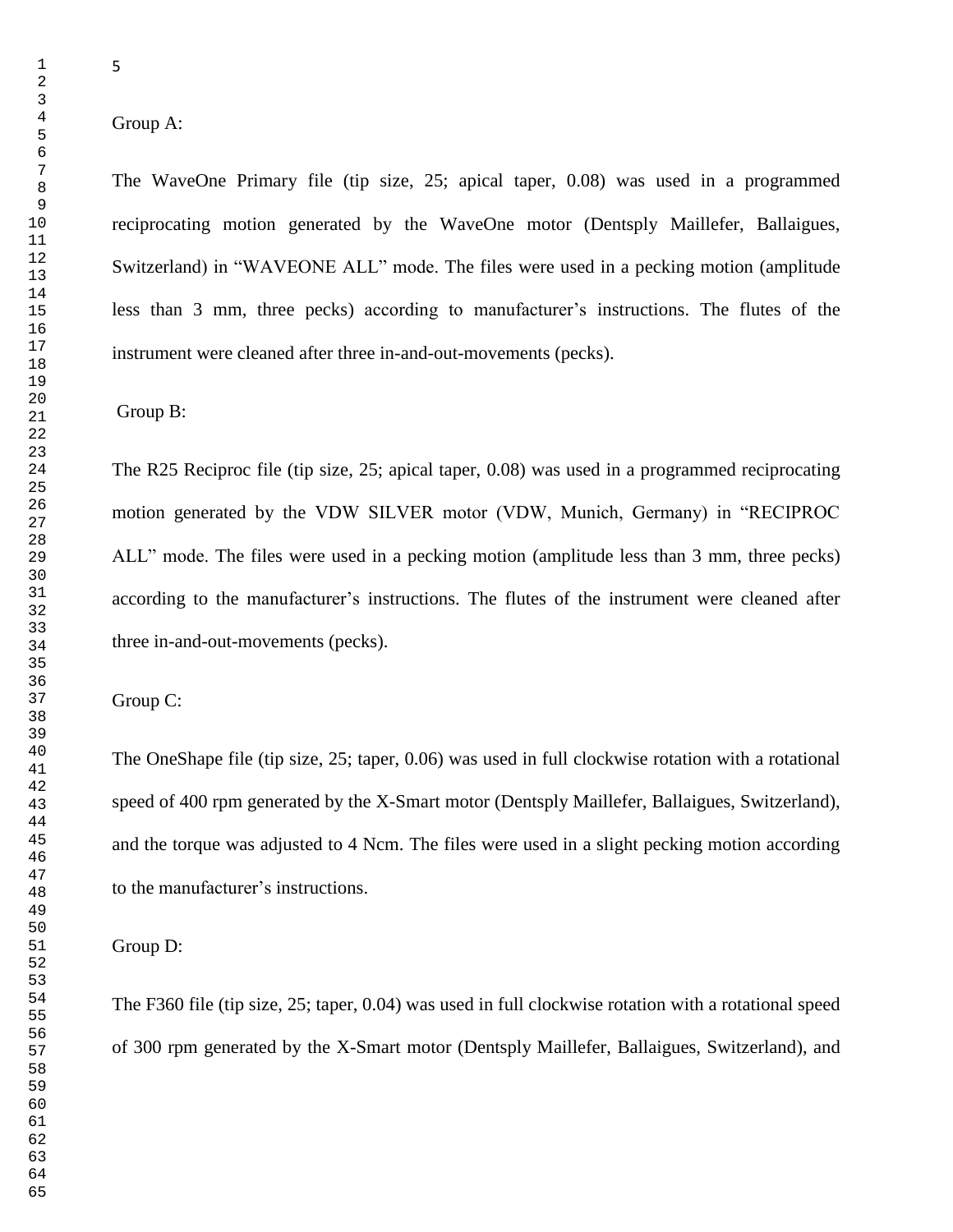the torque was adjusted to 1.8 Ncm. The files were used in a slight pecking motion according to

the manufacturer's instructions.

All canals were prepared by an experienced operator, and a total of 64 S-shaped canals were prepared. Canals were irrigated during preparation by using saline. A new instrument was used for preparation of each canal and the flutes of all instrument were cleaned after retrieval of the instruments from the canals during instrumentation or after three pecks.

## **Image analysis and assessment of canal preparation**

All canals were injected with black ink (Parker Quink, Parker, France) to obtain a clear pre-operative image. The canals were photographed by using a digital camera (Sony Alpha DSLR-A100 camera with DSLR-A100 macro lens, Sony, Japan) on a fixed stand with constant settings. The canals were rinsed with distilled water before and after instrumentation. The canals were subsequently filled with red ink (Parker Quink, Parker, France) and were photographed again under identical conditions.

The pre- and post-instrumentation images were superimposed into a composite image by using a computer software program (Adobe Photoshop Elements 7.0, Adobe Systems Incorporated, San Jose, CA, USA). A measuring template was superimposed on the composite images. The amount of resin removal as a result of instrumentation was measured by using ImageJ 1.46r software (Wayne Rasband, National Institutes of Health, USA) in a perpendicular manner to the surface of the canal at 22 measuring points (11 on each side of the canal). The measurement points (MP) were arranged in 1-mm steps: points 0 to 3 corresponded to the apical curve, points 3 to 7 to the coronal curve, and points 7 to 10 belonged to the straight portion of the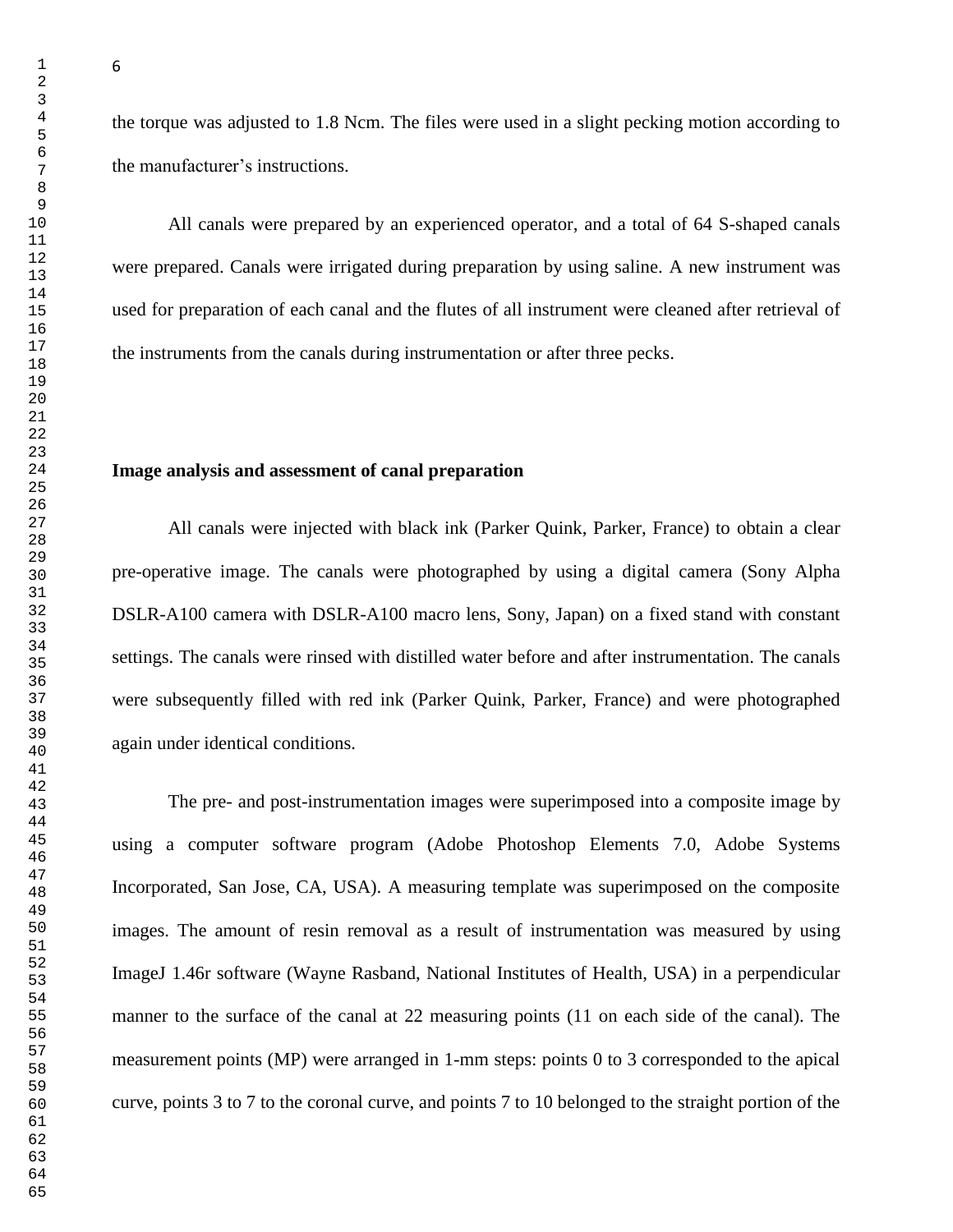canal. A second examiner who was blinded to all experimental groups carried out the assessments of the canal shapes prior to and after instrumentation.

The time for canal preparation, which included total active instrumentation, cleaning of the flutes of the instruments, and irrigation, was recorded. Canal aberrations were determined by two clinicians blinded to the canal preparation instruments by using composite images. Assessments were performed based on the presence of an apical zip, narrowing, ledge, and danger zone. The canal aberrations were defined according to Ersev et al. [\(7\)](#page-14-6).

## **Statistical analysis**

Statistical evaluations were performed with SPSS software (IBM SPSS Statistics 21, SPSS Inc., Chicago, USA). The normality of the data was verified for each set of measurements by using the Kolmogorov-Smirnov test. The results were statistically analysed by using one-way analysis of variance (ANOVA) and the post-hoc Tukey test. ANOVA and the post-hoc Tukey were also used to analyse the preparation times, and the Chi-square test was used to analyse the incidence of canal aberrations. The significance level was set at *P*<0.05.

## **Results**

No instrument fractured during instrumentation of the resin blocks.

The mean amounts of resin removed at the different measuring points are presented in Table 1. At all measuring points representing the apical (MP 0–3) and the coronal curvature (MP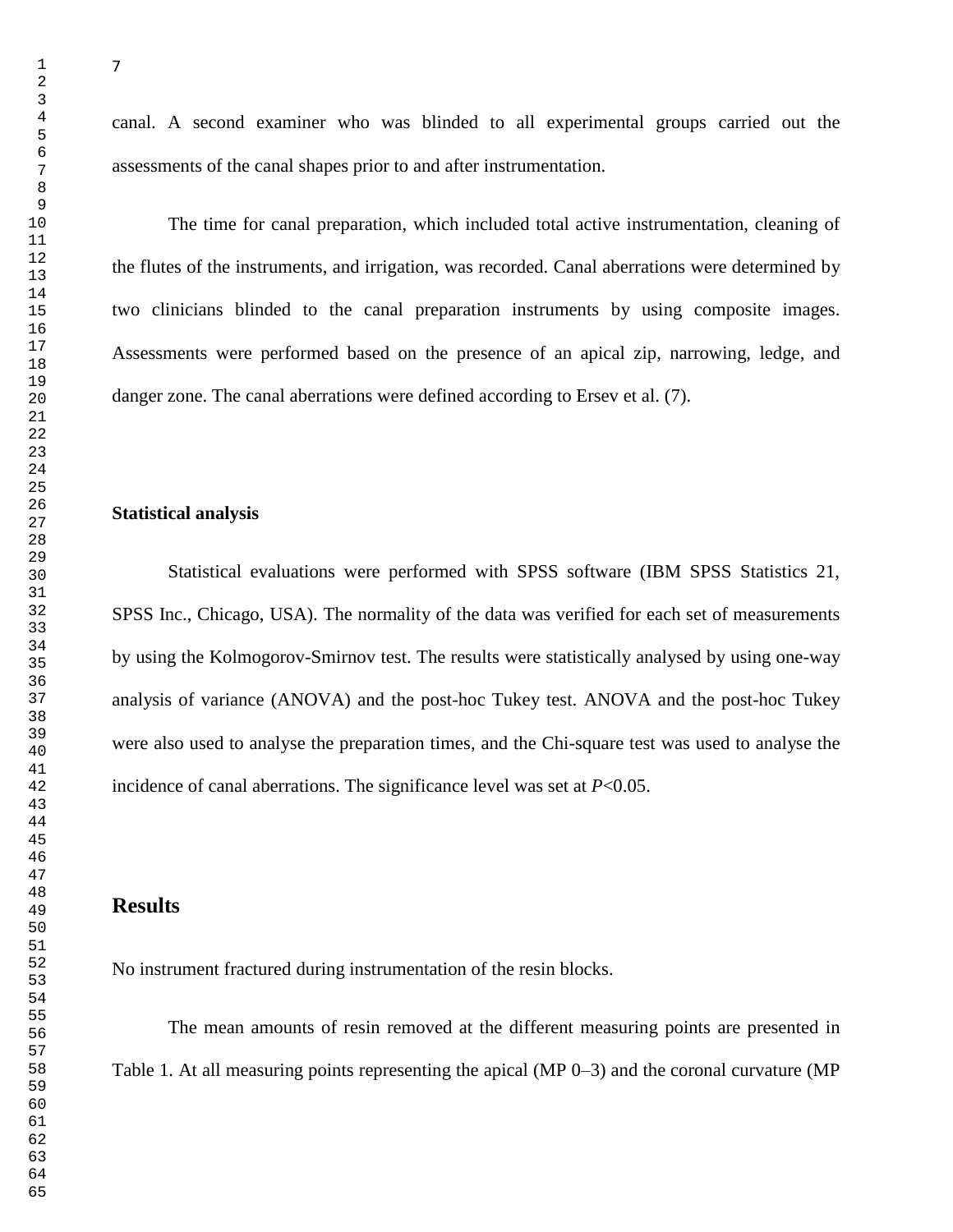3–7), no significant differences were found between Reciproc and WaveOne (*P*> 0.05). The F360 removed significantly less amounts of resin compared to the Reciproc and WaveOne at eight out of 11 measuring points at the inner side and at seven out of 11 measuring points at the outer side of the canals (*P*< 0.05). OneShape removed significantly less resin compared to Reciproc and WaveOne at three out of 11 measuring points at the inner side and at five out of 11 measuring points at the outer side of the canals (*P*< 0.05; Table 1).

Regarding the total width of the canals after preparation, the canals prepared with F360 were significantly narrower than were those prepared with the other three systems at measuring points 1 to 11 ( $P < 0.05$ ). The OneShape prepared significantly narrower canals compared to the Reciproc and WaveOne at measuring points 2 to 7 (*P*< 0.05; Table 2).

## **Canal aberrations**

The results of the canal aberrations are presented in Table 3. No statistically significant differences were found between the different instruments regarding the incidence of canal aberrations (Chi-square test, *P*>0.05).

#### **Centring ability**

The centring ability of the files is shown in Figure 1. The maintenance of both canal curvatures was better with F360 and OneShape compared to Reciproc and WaveOne, which removed more material from the outer side of both the coronal and apical curvatures, leading to canal straightening that was more pronounced.

#### **Preparation time**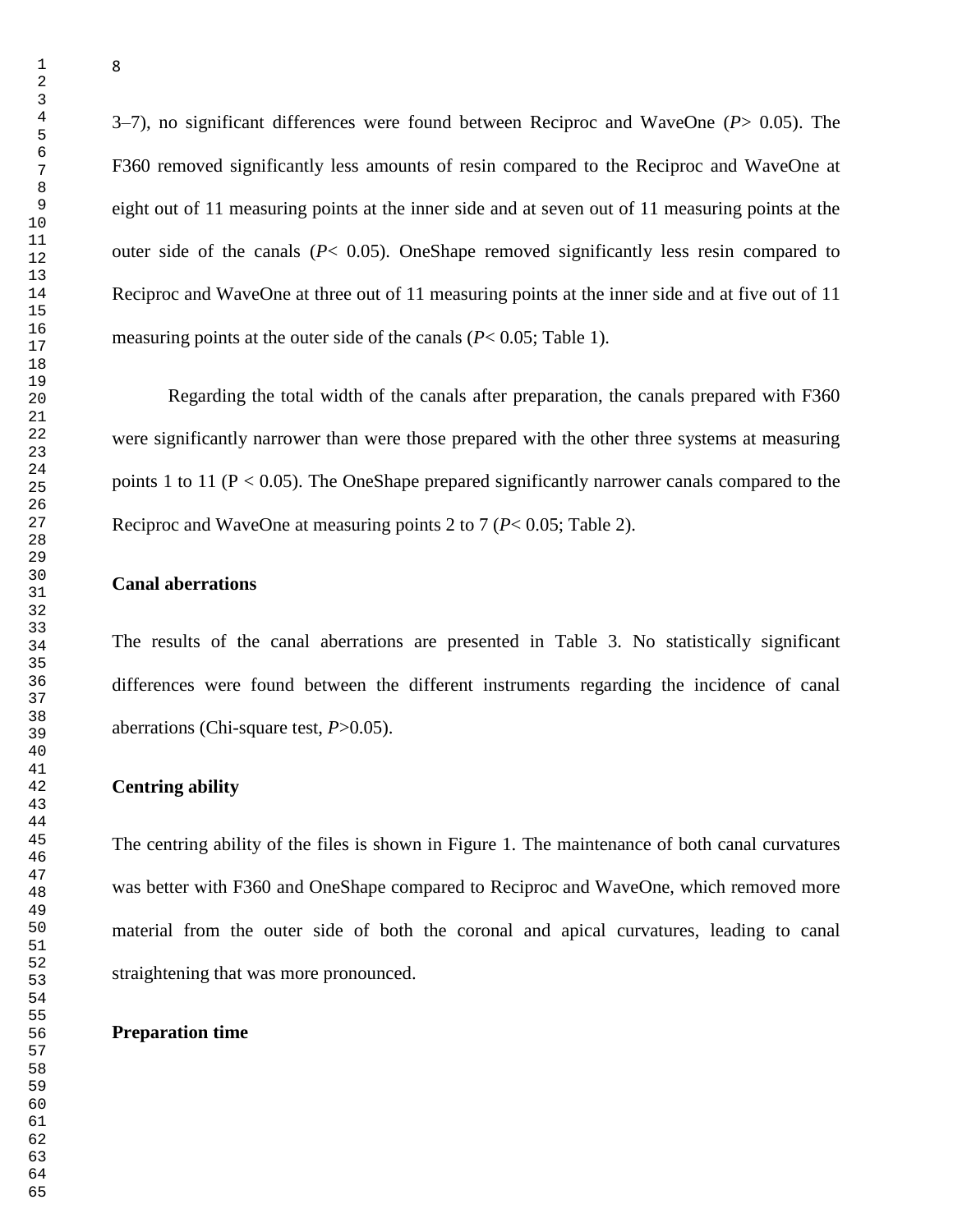The mean times taken to prepare the canals with the different instruments are shown in Table 4. OneShape and Reciproc prepared the canals significantly faster than did WaveOne and F360 (*P*< 0.05).

# **Discussion**

The aim of this study was to compare the shaping ability of two reciprocating single-file systems, WaveOne and Reciproc, and two full-rotation single-file systems, OneShape and F360, in simulated S-shaped canals. The shaping ability of different rotary files has been investigated by using extracted human teeth and simulated canals. Simulated canals in resin blocks were used in this study because standardization of experimental conditions is mandatory when comparing the shaping ability of different instruments. The use of simulated canals is particularly important when investigating S-shaped canals because it is nearly impossible to select human teeth with Sshaped canals that have similar parameters in terms of the canal length, degree and radius of both curvatures, and diameter. These simulated canals can be easily photographed, measured, and evaluated before and after canal preparation [\(8,](#page-14-7) [9\)](#page-14-8). However, the results of studies using simulated canals must be extrapolated cautiously to clinical conditions because of the differences that exist between resin and dentin [\(10\)](#page-15-0).

S-shaped root canals are not rare in clinical practice. The frequencies of S-shaped canals are reported to be 30–40% and 35–59% in the disto-buccal root of maxillary molars and in the mesial root of mandibular molars, respectively [\(10\)](#page-15-0). However, these S-shaped canals might not always be detected in radiographs under clinical conditions [\(11,](#page-15-1) [12\)](#page-15-2).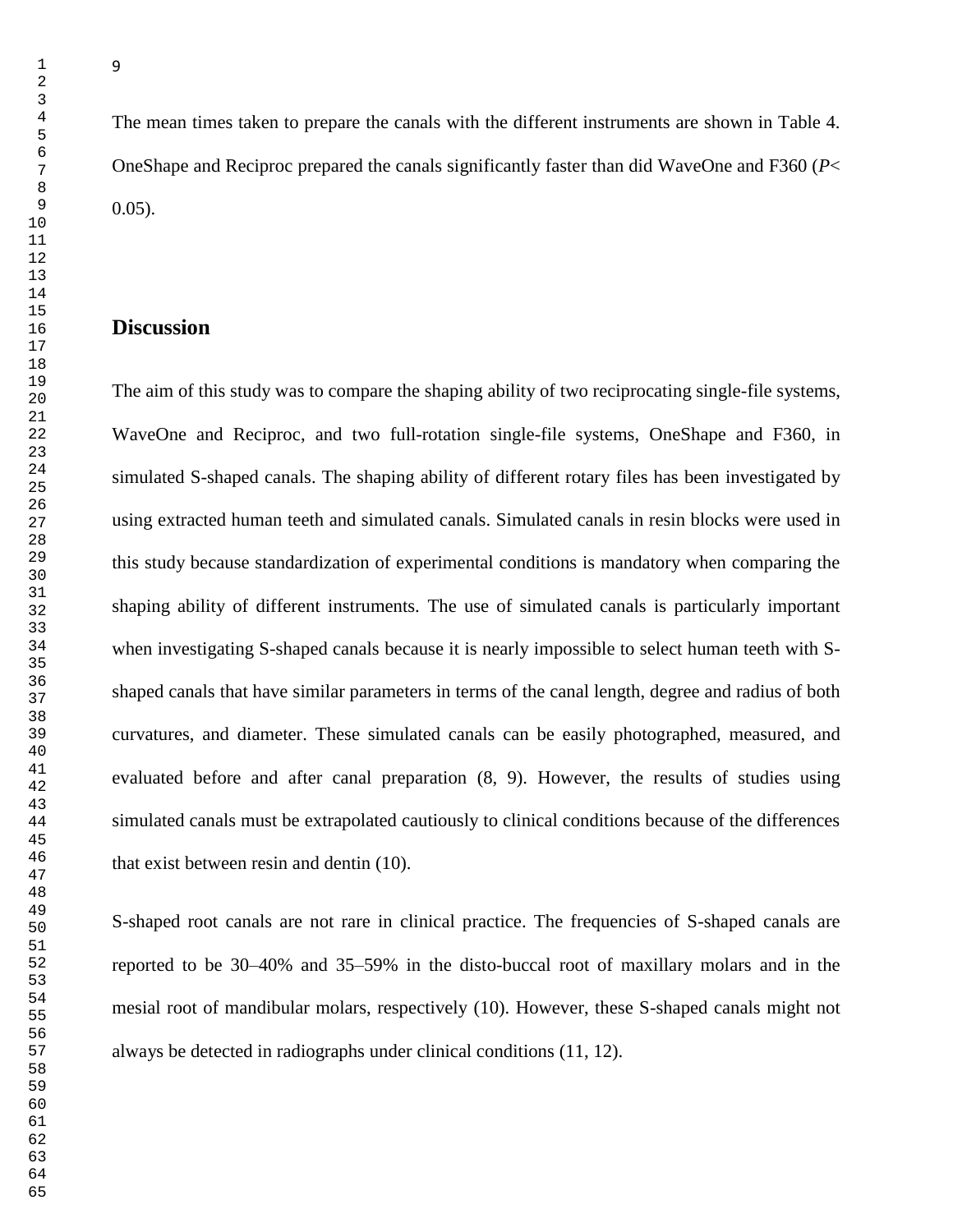Size 25 files were selected for all systems in this investigation according to the recommendations of the manufacturers because this size is designated for narrow and curved canals. Although increasing the apical preparation size may improve the cleaning efficiency and irrigation of the apical portion of the root canals, the risk of canal transportation also increases because the flexibility of the root canal instruments decreases. These aspects must be considered when preparing S-shaped canals [\(13,](#page-15-3) [14\)](#page-15-4).

A glide path was not created prior to instrumentation of the S-shaped canals because all canals had an initial diameter compatible with ISO-size 15.

## **Amount of resin removed**

The main findings of the present study were that less tapered instruments caused less canal transportation compared with more tapered single-file instruments and that the taper of the instruments is the predetermining factor regarding the shaping ability of the tested instruments in S-shaped canals (Tables 1 and 2, Figures. 1 and 2). The F360 and the OneShape instruments have a taper of 0.04 and 0.06, respectively, whereas the two reciprocating instruments (WaveOne and Reciproc) are characterized by a taper of 0.08 over the first 3mm from the tip. Thus, the findings that Reciproc and WaveOne removed more resin compared to F360 and OneShape and that the resulting canal widths were wider after preparation with these reciprocating single-files can be explained by the increased taper at the tip region of these two instruments. These files appear to be less flexible compared to other files of the same tip-size because of their greater taper over the first 3mm [\(15\)](#page-15-5). This observation is in agreement with previous studies that compared the shaping effects of different instruments in S-shaped canals [\(16,](#page-15-6) [17\)](#page-15-7).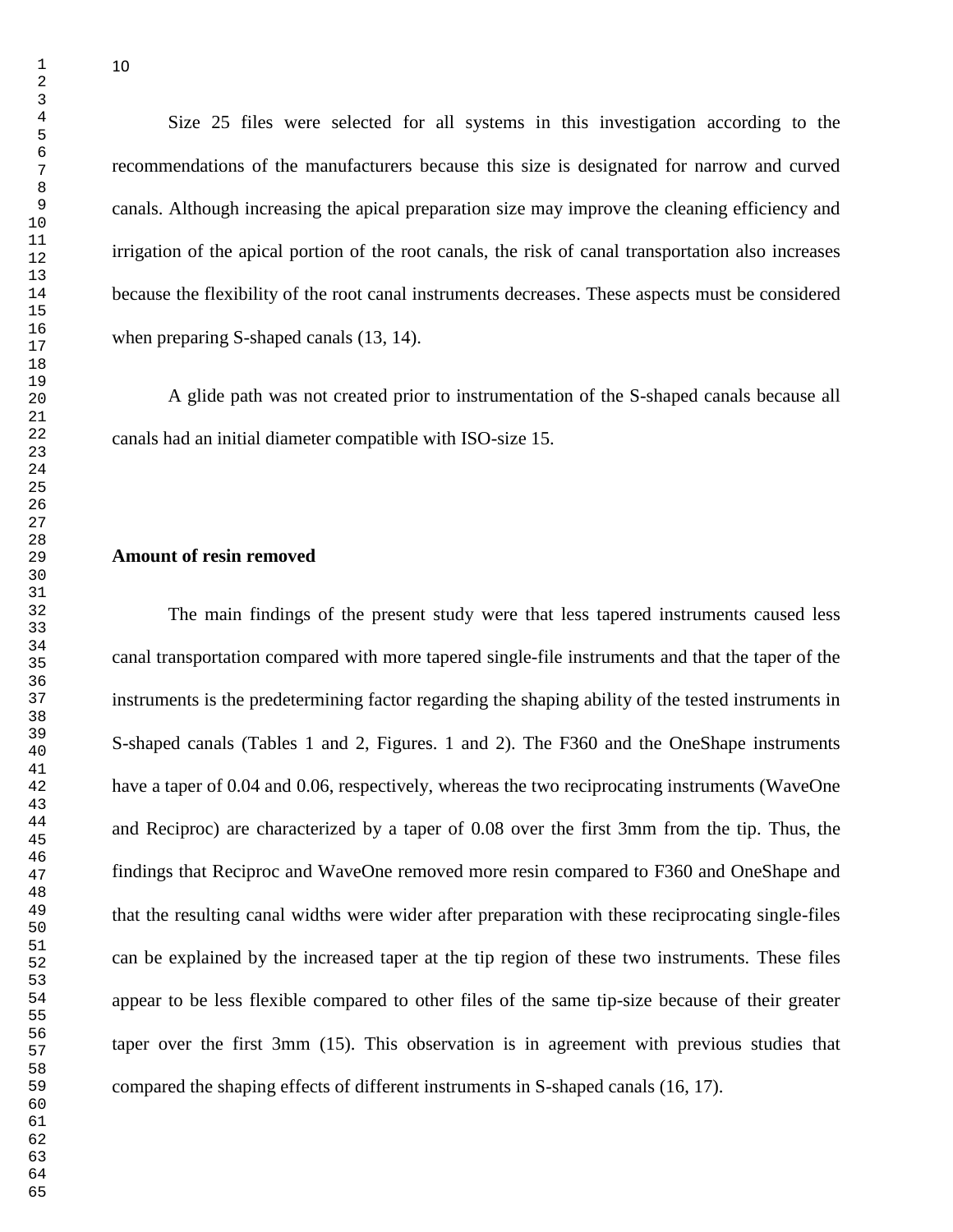In the present study, WaveOne and Reciproc removed comparable amounts of resin at most of the measurement points, and this can be attributed to their common features such as the reciprocating working motion, the taper of 0.08 at their tip region, and the fact that both files are manufactured from M-Wire alloy. The results obtained for the Reciproc are consistent with those of a previous study by Yoo and Cho, who suggested careful preparation of severely curved canals with Reciproc to avoid danger zone formation [\(5\)](#page-14-4). However, the results obtained with the WaveOne are not consistent with another study in which good shaping effects were obtained when this instrument was used to prepare both L- and S-shaped simulated canals [\(18\)](#page-15-8).

### **Preparation time**

The preparation time is dependent on the technique, the number of instruments used, operator experience, and other details regarding the study design [\(9\)](#page-14-8). In the present study, the preparation time included active instrumentation as well as the time required for cleaning the flutes of the instruments and irrigation. OneShape and Reciproc were significantly faster compared to WaveOne and F360 (Table 4). This observation is consistent with a previous study that investigated the shaping ability of different single-file systems in severely curved root canals in extracted teeth [\(6\)](#page-14-5). In general, all single-file systems were able to prepare the canals relatively fast; thus, from a clinical perspective, the obtained differences might be of subordinate importance.

**File separation and canal aberrations**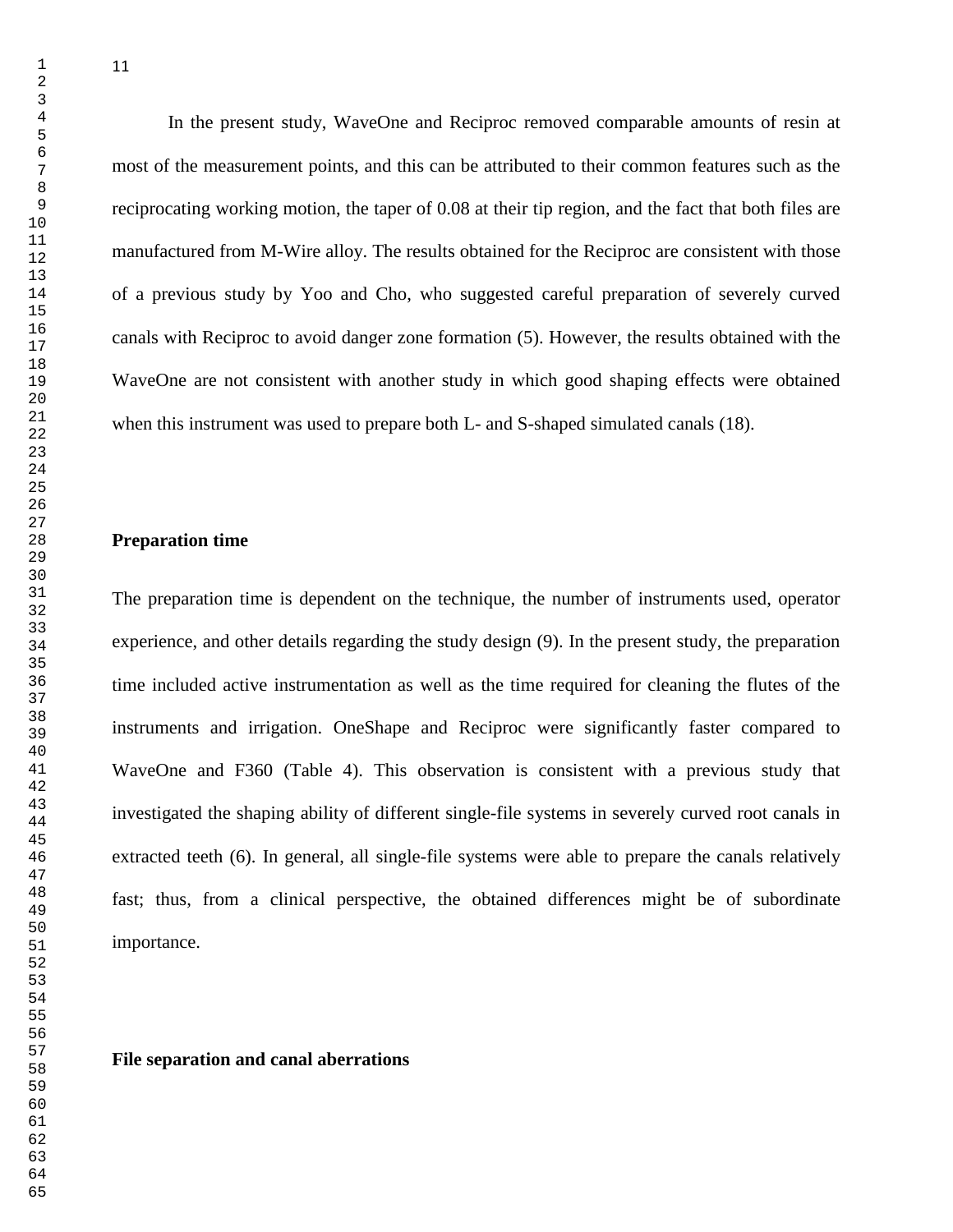In the present study, all instruments prepared the canals to the full working length and no instrument fractured. However, it should be noted that the instruments were used to prepare only one canal in this study. OneShape and F360 files are made of conventional austenite 55-NiTi alloy, which has been reported to have less resistance to cyclic fatigue compared to M-Wire alloy [\(19\)](#page-15-9). However, in other studies, these single-file systems were used to prepare four severely curved canals in extracted teeth, and no file separation was reported [\(2,](#page-14-1) [6\)](#page-14-5). Thus, the present results suggest that the use of M-Wire alloy is not a prerequisite for single-file systems in terms of avoiding instrument fracture.

Although the use of Reciproc and WaveOne resulted in danger zone formation in four canals (Table 3), no statistically significant difference was found between the different instruments regarding the incidence of canal aberrations.

### **Conclusions**

According to the results of the present investigation, the null hypothesis was rejected because significant differences were obtained between the four single-file systems regarding their shaping ability in S-shaped canals.

Within the parameters of this study, all single-file systems performed well and were safe. Singlefiles that are less tapered should be preferred when preparing S-shaped canals as they maintain the original canal curvatures better than files having greater tapers.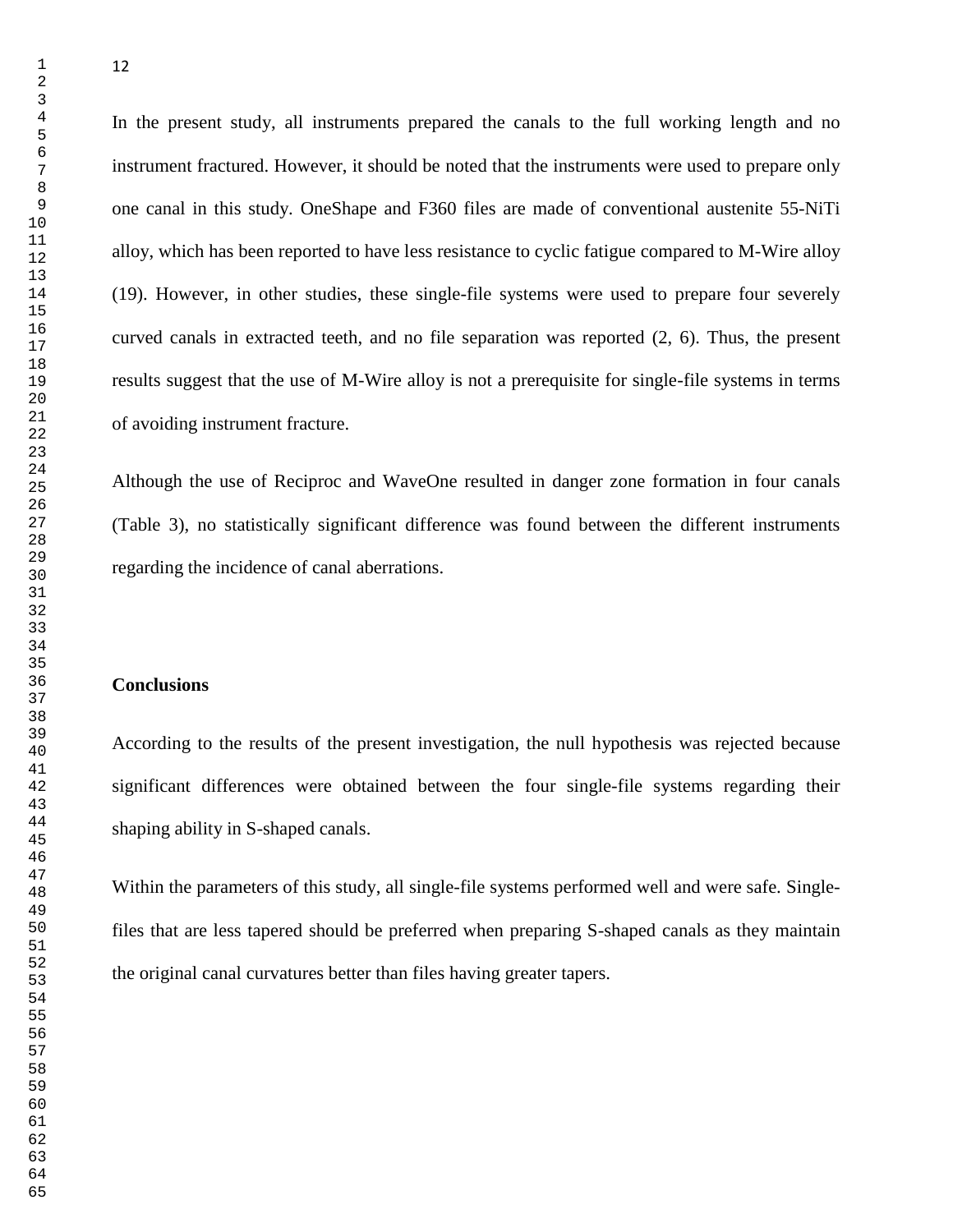# **References**

<span id="page-14-0"></span>1. Yared G. Canal preparation using only one Ni-Ti rotary instrument: preliminary observations. Int Endod J. 2008; 41: 339-44.

<span id="page-14-1"></span>2. Bürklein S, Hinschitza K, Dammaschke T, et al. Shaping ability and cleaning effectiveness of two single-file systems in severely curved root canals of extracted teeth: Reciproc and WaveOne versus Mtwo and ProTaper. Int Endod J. 2012; 45: 449-61.

<span id="page-14-2"></span>3. Letters S, Smith AJ, McHugh S, et al. A study of visual and blood contamination on reprocessed endodontic files from general dental practice. Br Dent J. 2005; 199: 522-5.

<span id="page-14-3"></span>4. Pereira ES, Gomes RO, Leroy AM, et al. Mechanical behavior of M-Wire and conventional NiTi wire used to manufacture rotary endodontic instruments. Dent Mater. 2013; 29: 30.

<span id="page-14-4"></span>5. Yoo YS, Cho YB. A comparison of the shaping ability of reciprocating NiTi instruments in simulated curved canals. Restor Dent Endod. 2012; 37: 220-7.

<span id="page-14-5"></span>6. Bürklein S, Benten S, Schäfer E. Shaping ability of different single-file systems in severely curved root canals of extracted teeth. Int Endod J. 2013; 46: 590-7.

<span id="page-14-6"></span>7. Ersev H, Yilmaz B, Ciftcioglu E, et al. A comparison of the shaping effects of 5 nickeltitanium rotary instruments in simulated S-shaped canals. Oral Surg Oral Med Oral Pathol Oral Radiol Endod. 2010; 109: 86-93.

<span id="page-14-7"></span>8. Hülsmann M, Peters OA, Dummer PM. Mechanical preparation of root canals: shaping goals, techniques and means. Endod Top. 2005; 10: 30-76.

<span id="page-14-8"></span>9. Lim KC, Webber J. The validity of simulated root canals for the investigation of the prepared root canal shape. Int Endod J. 1985; 18: 240-6.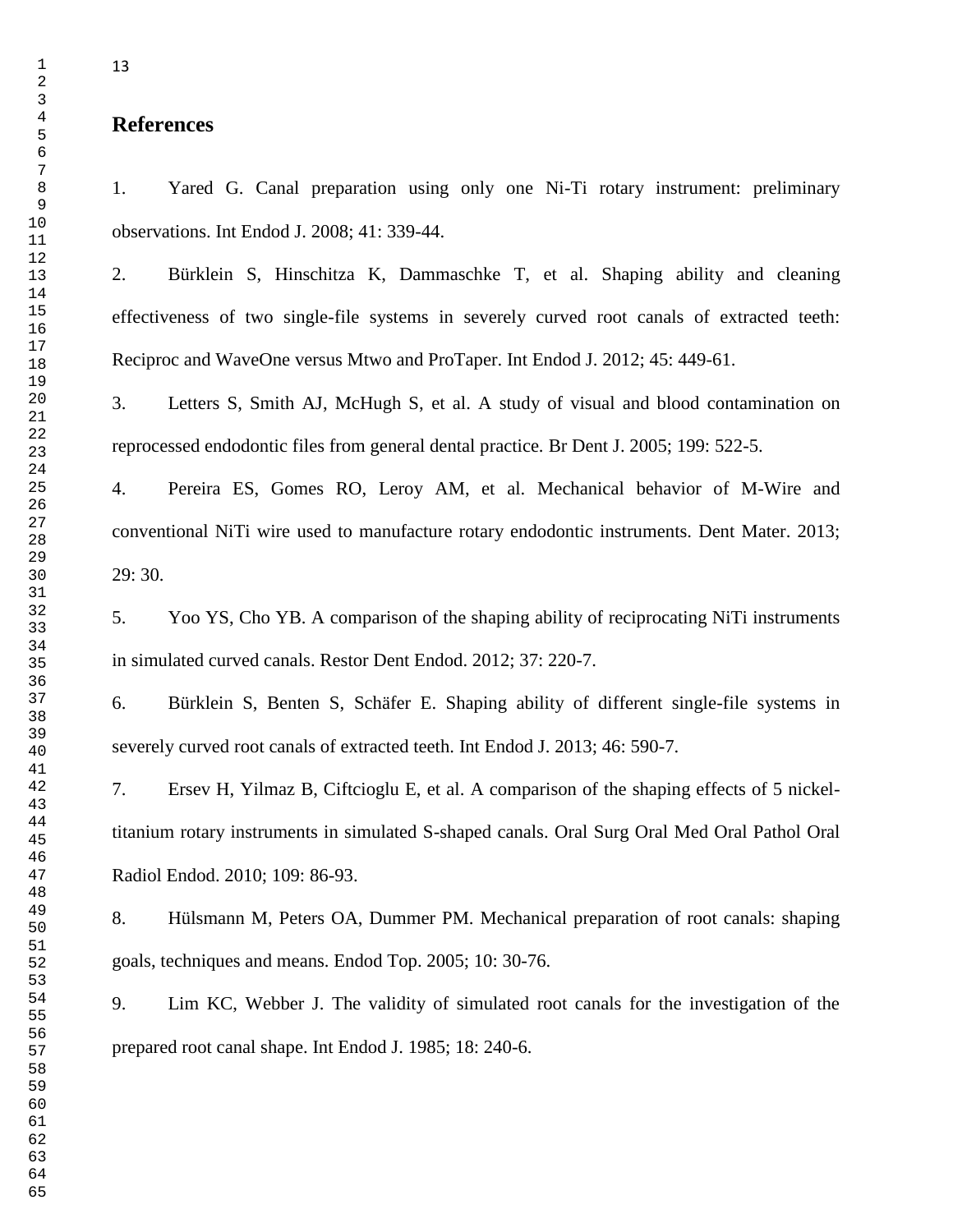<span id="page-15-0"></span>10. Schäfer E, Diez C, Hoppe W, et al. Roentgenographic investigation of frequency and degree of canal curvatures in human permanent teeth. J Endod. 2002; 28: 211-6.

<span id="page-15-1"></span>11. Cunningham CJ, Senia ES. A three-dimensional study of canal curvatures in the mesial roots of mandibular molars. J Endod. 1992; 18: 294-300.

<span id="page-15-2"></span>12. Kartal N, Cimilli HK. The degrees and configurations of mesial canal curvatures of mandibular first molars. J Endod. 1997; 23: 358-62.

<span id="page-15-3"></span>13. Bryant ST, Dummer PM, Pitoni C, et al. Shaping ability of .04 and .06 taper ProFile rotary nickel-titanium instruments in simulated root canals. Int Endod J. 1999; 32: 155-64.

<span id="page-15-4"></span>14. Zhang L, Luo HX, Zhou XD, et al. The shaping effect of the combination of two rotary nickel-titanium instruments in simulated S-shaped canals. J Endod. 2008; 34: 456-8.

<span id="page-15-5"></span>15. Schäfer E, Dzepina A, Danesh G. Bending properties of rotary nickel-titanium instruments. Oral Surg Oral Med Oral Pathol Oral Radiol Endod. 2003; 96: 757-63.

<span id="page-15-6"></span>16. Yoshimine Y, Ono M, Akamine A. The shaping effects of three nickel-titanium rotary instruments in simulated S-shaped canals. J Endod. 2005; 31: 373-5.

<span id="page-15-7"></span>17. Bonaccorso A, Cantatore G, Condorelli GG, et al. Shaping ability of four nickel-titanium rotary instruments in simulated S-shaped canals. J Endod. 2009; 35: 883-6. Epub

<span id="page-15-8"></span>18. Goldberg M, Dahan S, Machtou P. Centering Ability and Influence of Experience When Using WaveOne Single-File Technique in Simulated Canals. Int J Dent. 2012; 2012: 206321.

<span id="page-15-9"></span>19. Al-Hadlaq SM, Aljarbou FA, AlThumairy RI. Evaluation of cyclic flexural fatigue of M-Wire nickel-titanium rotary instruments. J Endod. 2010; 36: 305-7.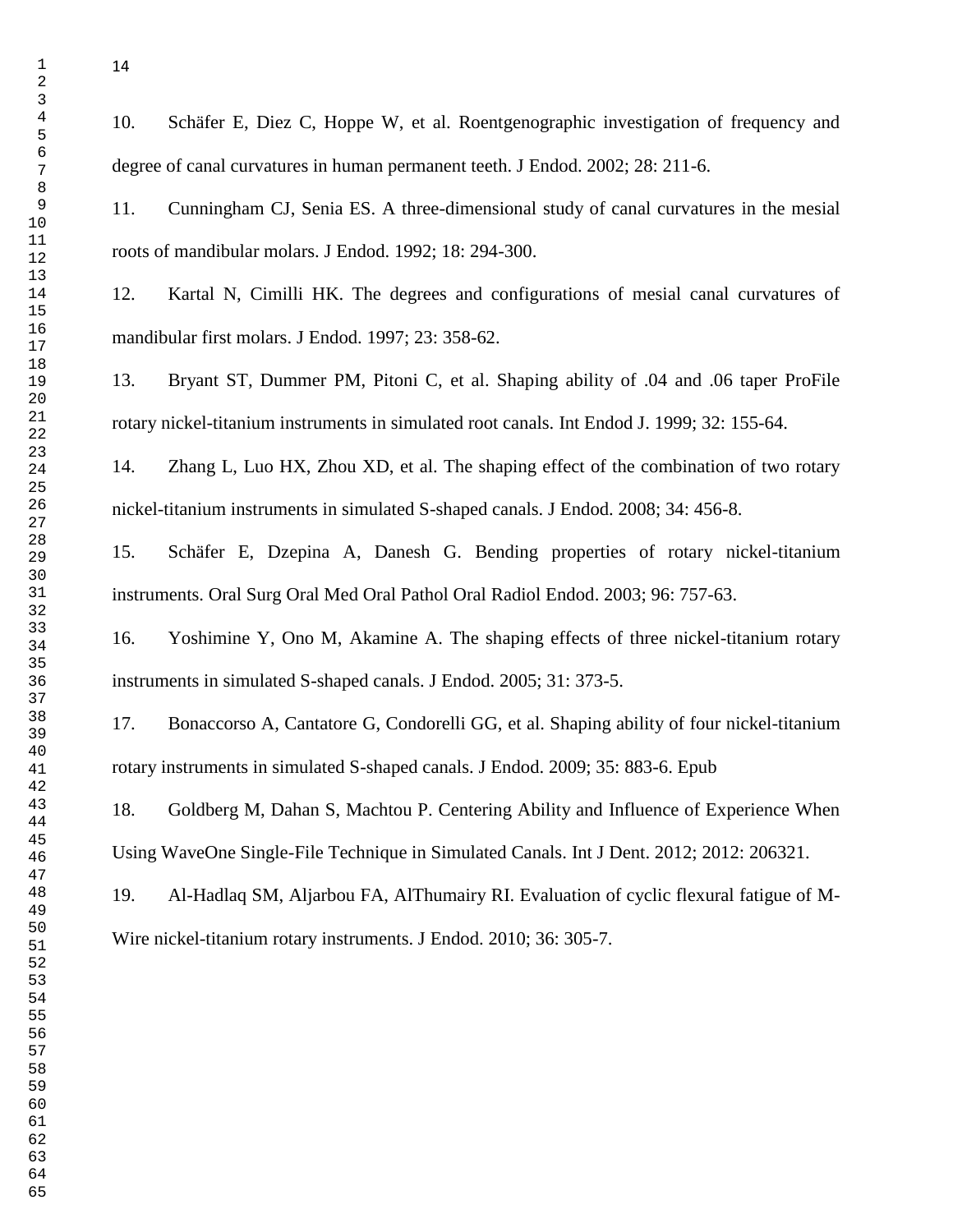# **Figure Legends:**

Figure 1: Direction and amount of canal transportation (mm) after instrumentation with the different instruments at the different measurement points. Values were calculated by subtracting the amount of resin removed at the inner side of the simulated canal from the amount removed at the outer side.

(Inner refers to the concavity of the apical curvature)

Figure 2: Representative images of simulated canals instrumented by using (A) F360, (B) OneShape, (C) Reciproc and (D) WaveOne.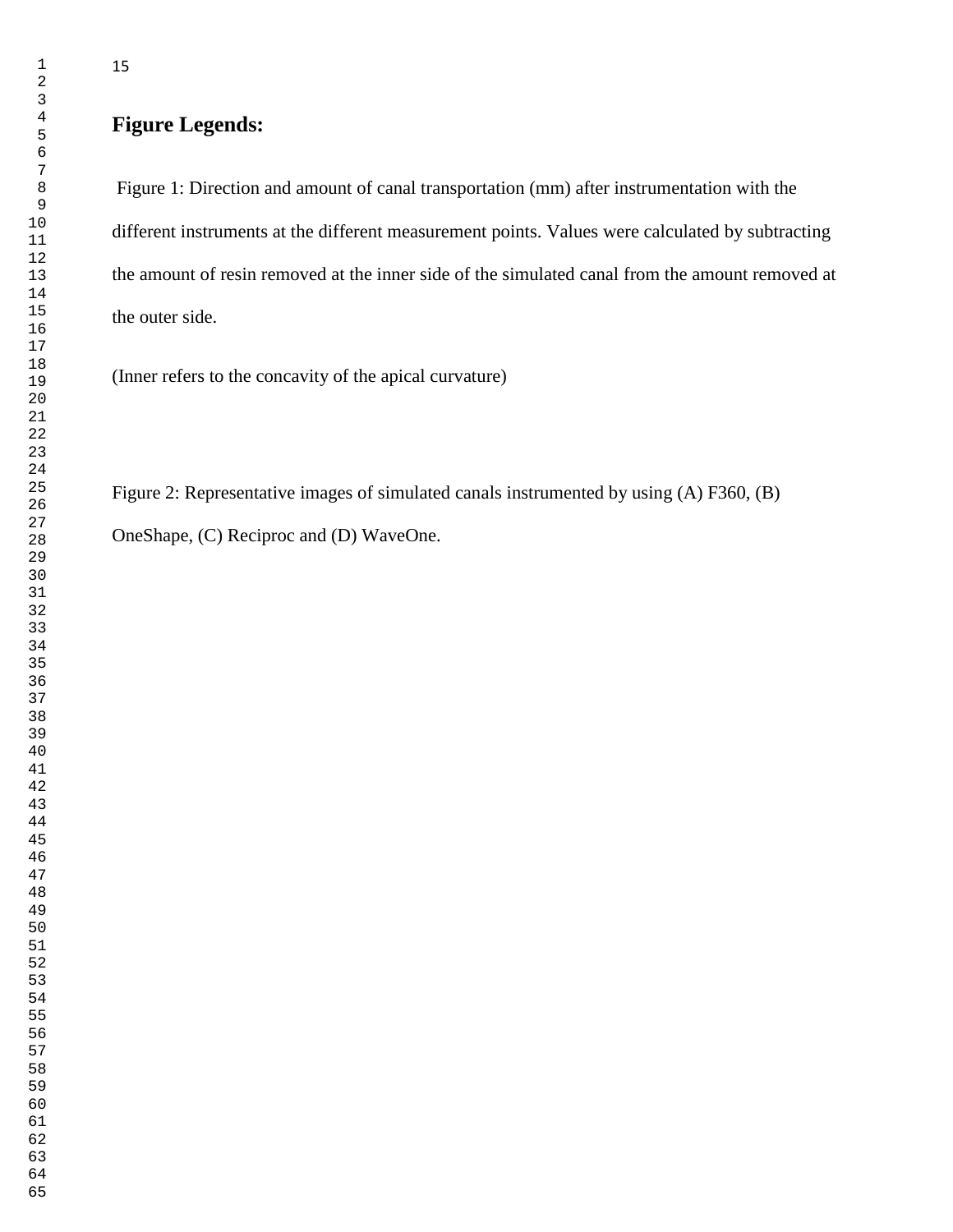

- 
-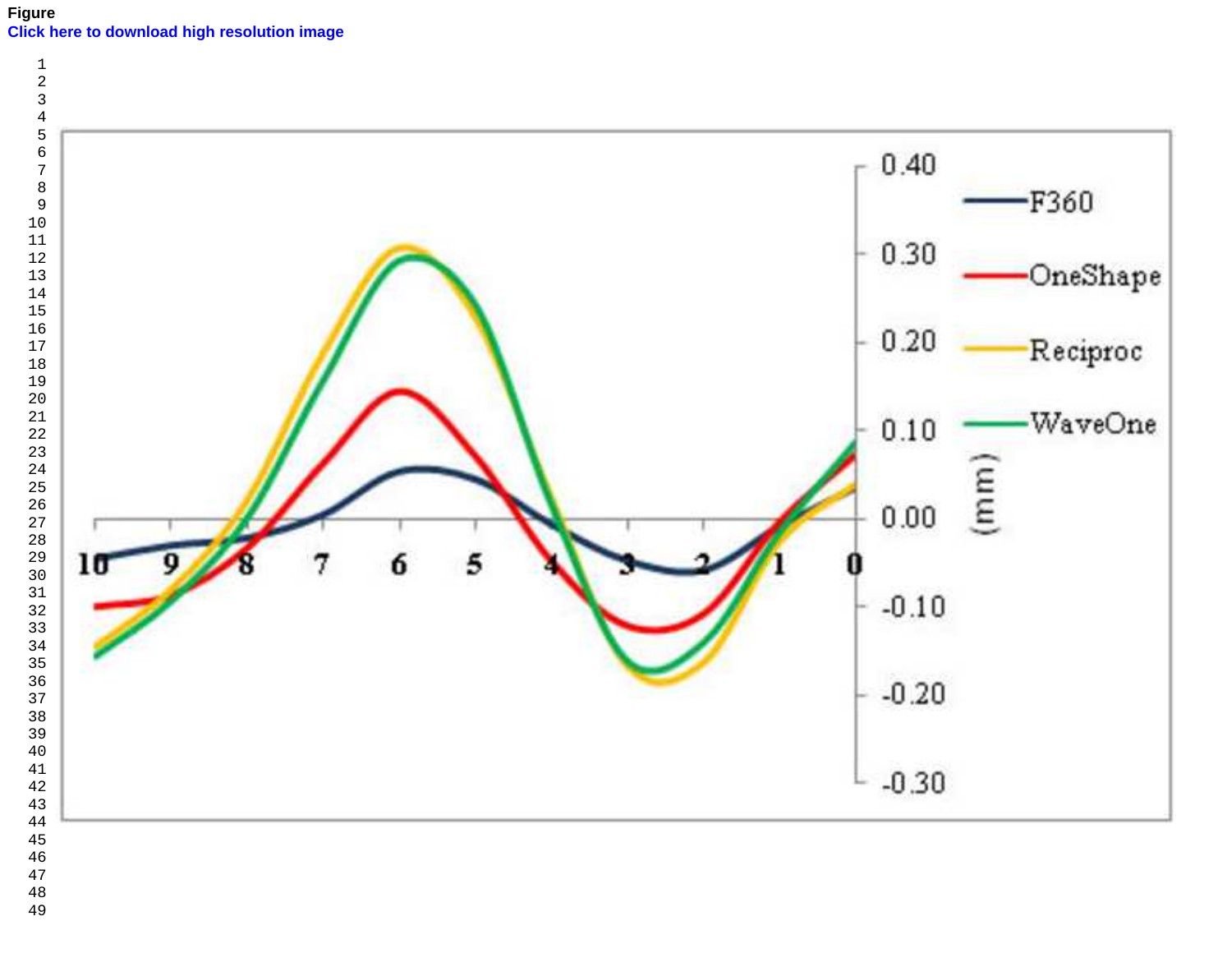# **Figure 2 [Click here to download high resolution image](http://ees.elsevier.com/joe/download.aspx?id=208497&guid=67e59160-2ab3-40ea-9a4e-7153bc7f21ac&scheme=1)**

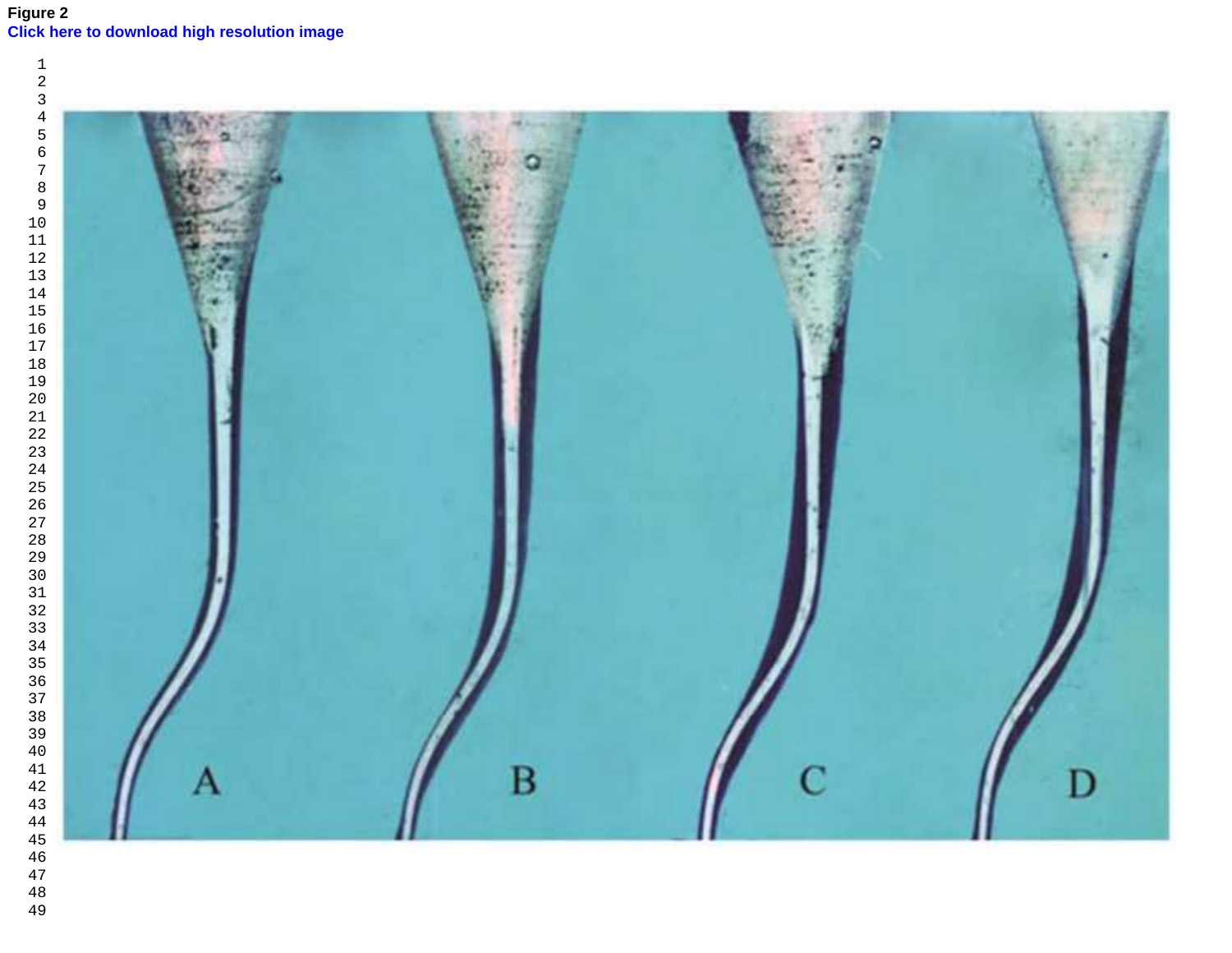**Table 1**

Table 1: Means of removed resin (mm) and standard deviations (SD) at both sides of the canals at the different measurement points after root canal preparation.

|                                                                                           |                   | Inner Canal Wall (mm from the apex) |                   |                   |                   |                |                |                   |                   |              |                   | Outer Canal Wall (mm from the apex) |                   |                   |                   |                   |                |                   |                   |                   |                   |                   |
|-------------------------------------------------------------------------------------------|-------------------|-------------------------------------|-------------------|-------------------|-------------------|----------------|----------------|-------------------|-------------------|--------------|-------------------|-------------------------------------|-------------------|-------------------|-------------------|-------------------|----------------|-------------------|-------------------|-------------------|-------------------|-------------------|
|                                                                                           | $\Omega$          | $\mathbf{1}$                        | $\overline{2}$    | 3                 | $\overline{4}$    | 5 <sup>5</sup> | 6              | $\tau$            | 8                 | $\mathbf{Q}$ | 10                | $\theta$                            |                   | 2                 | 3                 | $\overline{4}$    | 5              | 6                 | $\tau$            | 8                 | $\mathbf{Q}$      | 10                |
| F360                                                                                      |                   |                                     |                   |                   |                   |                |                |                   |                   |              |                   |                                     |                   |                   |                   |                   |                |                   |                   |                   |                   |                   |
| Mean                                                                                      | 0.06 <sup>a</sup> | $0.09^{\rm a}$                      | $0.13^{a}$        | $0.13^{a}$        | $0.12^{a}$        | $0.12^{a}$     | $0.12^{a}$     | $0.15^{\circ}$    | 0.17 <sup>a</sup> | $0.18^{a}$   | $0.18^{a}$        | 0.09 <sup>a</sup>                   | 0.08 <sup>a</sup> | $0.07^{a,b}$      | 0.08 <sup>a</sup> | $0.12^{a}$        | $0.16^{a}$     | 0.17 <sup>a</sup> | $0.16^{\circ}$    | $0.15^{\rm a}$    | $0.15^{\rm a}$    | $0.13^{a}$        |
| <b>SD</b>                                                                                 | 0.03              | 0.02                                | 0.02              | 0.02              | 0.02              | 0.02           | 0.02           | 0.02              | 0.02              | 0.02         | 0.03              | 0.04                                | 0.01              | 0.02              | 0.02              | 0.02              | 0.04           | 0.03              | 0.02              | 0.01              | 0.02              | 0.03              |
| OneShape                                                                                  |                   |                                     |                   |                   |                   |                |                |                   |                   |              |                   |                                     |                   |                   |                   |                   |                |                   |                   |                   |                   |                   |
| Mean                                                                                      | 0.05 <sup>a</sup> | $0.10^{a,b}$                        | 0.18 <sup>b</sup> | 0.20 <sup>b</sup> | 0.18 <sup>b</sup> | $0.15^{b}$     | $0.14^{a}$     | 0.20 <sup>b</sup> | 0.27 <sup>b</sup> | $0.30^{b}$   | $0.31^{b}$        | $0.13^{a,b}$                        | $0.10^{a,b}$      | 0.07 <sup>a</sup> | $0.07^{\rm a}$    | $0.13^a$          | $0.22^{b}$     | $0.28^{b}$        | 0.26 <sup>b</sup> | $0.23^{b}$        | $0.22^{b}$        | 0.21 <sup>b</sup> |
| <b>SD</b>                                                                                 | 0.02              | 0.04                                | 0.03              | 0.03              | 0.03              | $0.02\,$       | 0.04           | 0.03              | 0.03              | 0.03         | 0.04              | 0.07                                | 0.04              | 0.02              | 0.03              | 0.05              | 0.04           | 0.04              | 0.04              | 0.03              | 0.03              | 0.03              |
| Reciproc                                                                                  |                   |                                     |                   |                   |                   |                |                |                   |                   |              |                   |                                     |                   |                   |                   |                   |                |                   |                   |                   |                   |                   |
| Mean                                                                                      | $0.07^{a}$        | $0.12^{b}$                          | $0.24^{\circ}$    | 0.26 <sup>c</sup> | $0.19^{b}$        | $0.14^{b}$     | $0.12^{\rm a}$ | $0.18^b$          | 0.26 <sup>b</sup> | $0.32^{b}$   | $0.35^{\circ}$    | $0.11^{a,b}$                        | $0.10^{a,b}$      | $0.07^{a,b}$      | 0.09 <sup>a</sup> | 0.21 <sup>b</sup> | $0.36^{\circ}$ | $0.43^{\circ}$    | 0.37 <sup>c</sup> | $0.28^{\circ}$    | $0.24^{b}$        | 0.20 <sup>b</sup> |
| <b>SD</b>                                                                                 | 0.03              | 0.05                                | 0.05              | 0.02              | $0.02\,$          | 0.02           | 0.01           | 0.03              | 0.02              | 0.03         | 0.05              | 0.05                                | 0.02              | 0.01              | 0.02              | 0.04              | 0.04           | 0.03              | 0.03              | 0.03              | 0.03              | 0.03              |
| WaveOne                                                                                   |                   |                                     |                   |                   |                   |                |                |                   |                   |              |                   |                                     |                   |                   |                   |                   |                |                   |                   |                   |                   |                   |
| Mean                                                                                      | $0.06^{\rm a}$    | $0.12^{b}$                          | $0.23^{\circ}$    | 0.26 <sup>c</sup> | 0.20 <sup>b</sup> | $0.13^{a,b}$   | $0.13^{a}$     | 0.20 <sup>b</sup> | 0.26 <sup>b</sup> | $0.33^{b}$   | 0.38 <sup>c</sup> | $0.15^{b}$                          | 0.11 <sup>b</sup> | 0.09 <sup>b</sup> | $0.09^{\rm a}$    | $0.21^{b}$        | $0.38^{\circ}$ | $0.42^{\circ}$    | 0.36 <sup>c</sup> | 0.26 <sup>c</sup> | 0.23 <sup>b</sup> | $0.22^{\rm b}$    |
| <b>SD</b>                                                                                 | 0.02              | 0.02                                | 0.02              | 0.02              | 0.02              | $0.02\,$       | 0.02           | 0.02              | 0.02              | 0.02         | 0.03              | 0.02                                | $0.01\,$          | 0.02              | 0.02              | 0.03              | 0.03           | 0.04              | 0.05              | 0.03              | 0.03              | 0.03              |
| $P$ -value                                                                                |                   | $\ast$                              | ***               | ***               | ***               | **             |                | ***               |                   |              | ***               | ×.                                  | **                |                   |                   | ***               | ***            |                   |                   |                   |                   | ***               |
| $*P < 0.05$ ; $*P < 0.01$ ; $**P < 0.001$ (analysis of variance and post-hoc Tukey test)  |                   |                                     |                   |                   |                   |                |                |                   |                   |              |                   |                                     |                   |                   |                   |                   |                |                   |                   |                   |                   |                   |
| Values with the same superscript letters were not statistically different at $P < 0.05$ . |                   |                                     |                   |                   |                   |                |                |                   |                   |              |                   |                                     |                   |                   |                   |                   |                |                   |                   |                   |                   |                   |
| Inner side of a canal is defined as the concavity of the apical curvature                 |                   |                                     |                   |                   |                   |                |                |                   |                   |              |                   |                                     |                   |                   |                   |                   |                |                   |                   |                   |                   |                   |
|                                                                                           |                   |                                     |                   |                   |                   |                |                |                   |                   |              |                   |                                     |                   |                   |                   |                   |                |                   |                   |                   |                   |                   |
|                                                                                           |                   |                                     |                   |                   |                   |                |                |                   |                   |              |                   |                                     |                   |                   |                   |                   |                |                   |                   |                   |                   |                   |
|                                                                                           |                   |                                     |                   |                   |                   |                |                |                   |                   |              |                   |                                     |                   |                   |                   |                   |                |                   |                   |                   |                   |                   |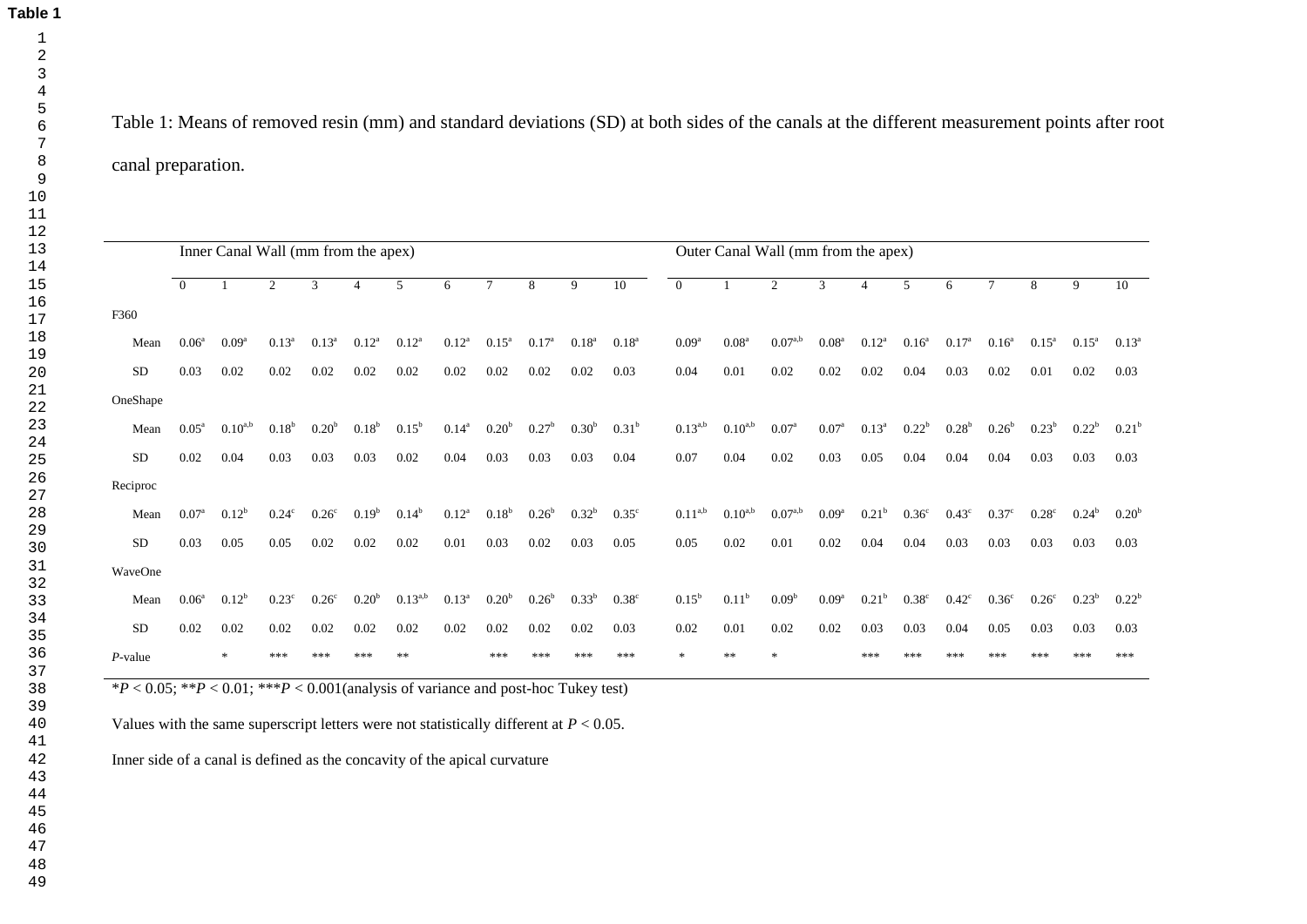|            | Prepared Canal Width (mm from the apex) |                   |                   |                   |                   |                     |                   |                   |                   |                   |                   |
|------------|-----------------------------------------|-------------------|-------------------|-------------------|-------------------|---------------------|-------------------|-------------------|-------------------|-------------------|-------------------|
|            | $\mathbf{0}$                            | 1                 | $\overline{2}$    | 3                 | 4                 | 5                   | 6                 | $\overline{7}$    | 8                 | 9                 | 10                |
| F360       |                                         |                   |                   |                   |                   |                     |                   |                   |                   |                   |                   |
| Mean       | 0.29 <sup>a</sup>                       | $0.33^{a}$        | $0.39^{a}$        | 0.40 <sup>a</sup> | $0.45^{\text{a}}$ | $0.50^{\mathrm{a}}$ | $0.53^{a}$        | 0.56 <sup>a</sup> | 0.60 <sup>a</sup> | $0.64^{\circ}$    | 0.69 <sup>a</sup> |
| <b>SD</b>  | 0.06                                    | 0.02              | 0.03              | 0.03              | 0.02              | 0.04                | 0.03              | 0.02              | 0.02              | 0.02              | 0.02              |
| OneShape   |                                         |                   |                   |                   |                   |                     |                   |                   |                   |                   |                   |
| Mean       | $0.34^{a,b}$                            | $0.37^{b}$        | $0.43^b$          | $0.48^{b}$        | $0.52^{b}$        | 0.60 <sup>b</sup>   | $0.67^{\rm b}$    | $0.72^{\rm b}$    | $0.78^{b}$        | $0.83^{b}$        | 0.89 <sup>b</sup> |
| <b>SD</b>  | 0.07                                    | 0.02              | 0.02              | 0.02              | 0.03              | 0.03                | 0.02              | 0.03              | 0.02              | 0.02              | 0.03              |
| Reciproc   |                                         |                   |                   |                   |                   |                     |                   |                   |                   |                   |                   |
| Mean       | $0.33^{a,b}$                            | $0.39^{b,c}$      | 0.50 <sup>c</sup> | $0.55^{\circ}$    | $0.62^{\circ}$    | $0.73^{\circ}$      | 0.79 <sup>c</sup> | 0.79 <sup>c</sup> | $0.81^\circ$      | $0.85^{b,c}$      | 0.91 <sup>b</sup> |
| <b>SD</b>  | 0.07                                    | 0.05              | 0.05              | 0.03              | 0.03              | 0.03                | 0.03              | 0.02              | 0.02              | 0.02              | 0.03              |
| WaveOne    |                                         |                   |                   |                   |                   |                     |                   |                   |                   |                   |                   |
| Mean       | $0.38^{b}$                              | 0.41 <sup>c</sup> | 0.50 <sup>c</sup> | $0.55^{\circ}$    | $0.62^{\circ}$    | $0.73^{\circ}$      | 0.80 <sup>c</sup> | 0.80 <sup>c</sup> | $0.79^{b,c}$      | 0.86 <sup>c</sup> | 0.96 <sup>c</sup> |
| <b>SD</b>  | 0.02                                    | 0.02              | 0.02              | 0.02              | 0.03              | 0.04                | 0.04              | 0.04              | 0.03              | 0.03              | 0.02              |
| $P$ -value | **                                      | ***               | ***               | ***               | ***               | ***                 | ***               | ***               | ***               | ***               | ***               |

Table 2: Canal width following preparation with the different instruments. Given are the means (mm) and standard deviations (SD) at the different measurement points.

 $*P < 0.05$ ;  $*P < 0.01$ ;  $**P < 0.001$  (analysis of variance and post-hoc Tukey test)

Values with the same superscript letters were not statistically different at *P* < 0.05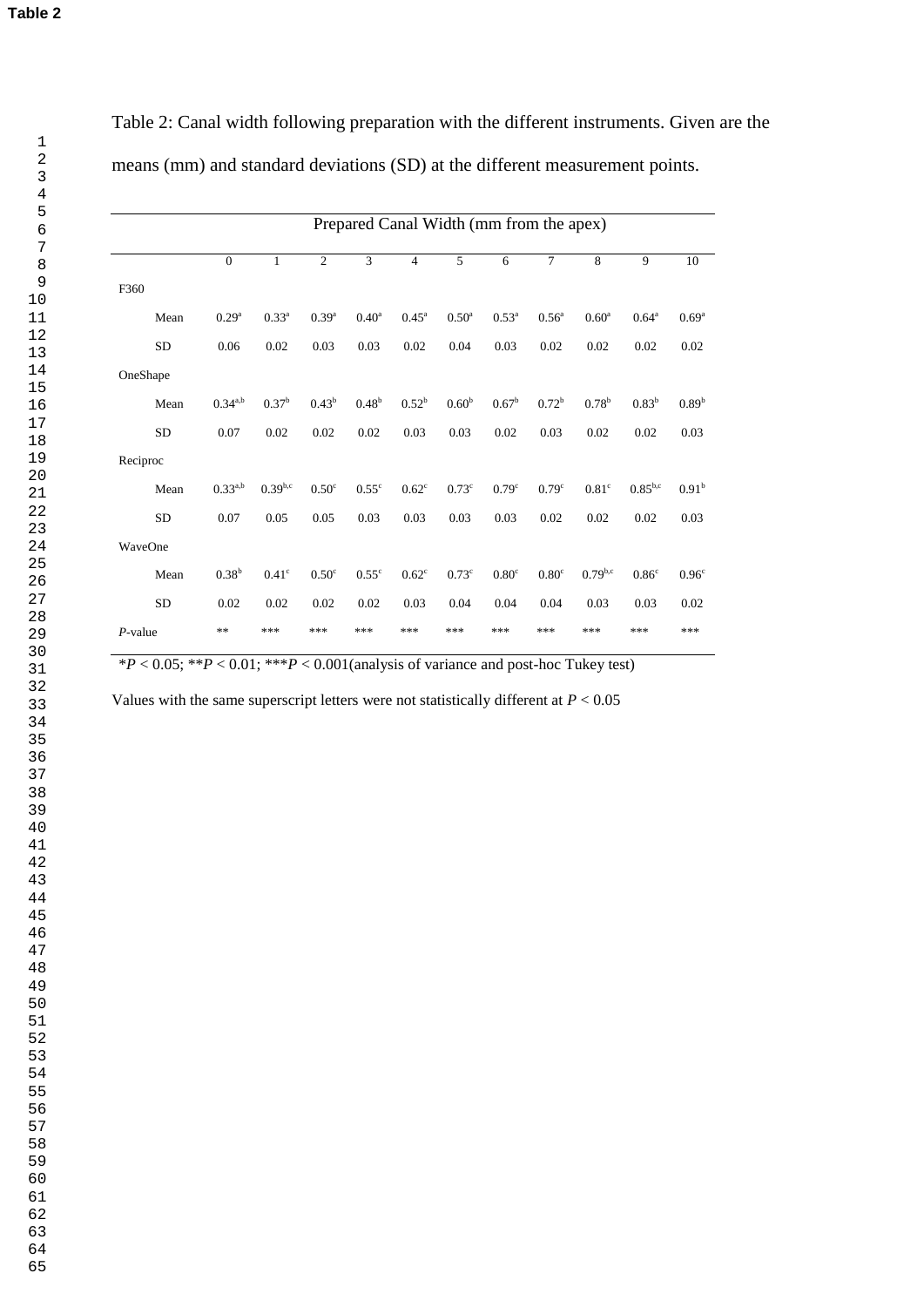# Table 3: Incidence of aberrations

|               |          | F360 OneShape Reciproc WaveOne |                   |   |
|---------------|----------|--------------------------------|-------------------|---|
| Ledge         |          |                                | $\mathbf{\Omega}$ |   |
| Danger Zone   | 0        | $\Omega$                       | 2                 | 2 |
| Narrowing     | $\theta$ | $\Omega$                       |                   |   |
| Zip and Elbow |          |                                | $\theta$          |   |

Chi-square test, no significant difference  $(P > 0.05)$ .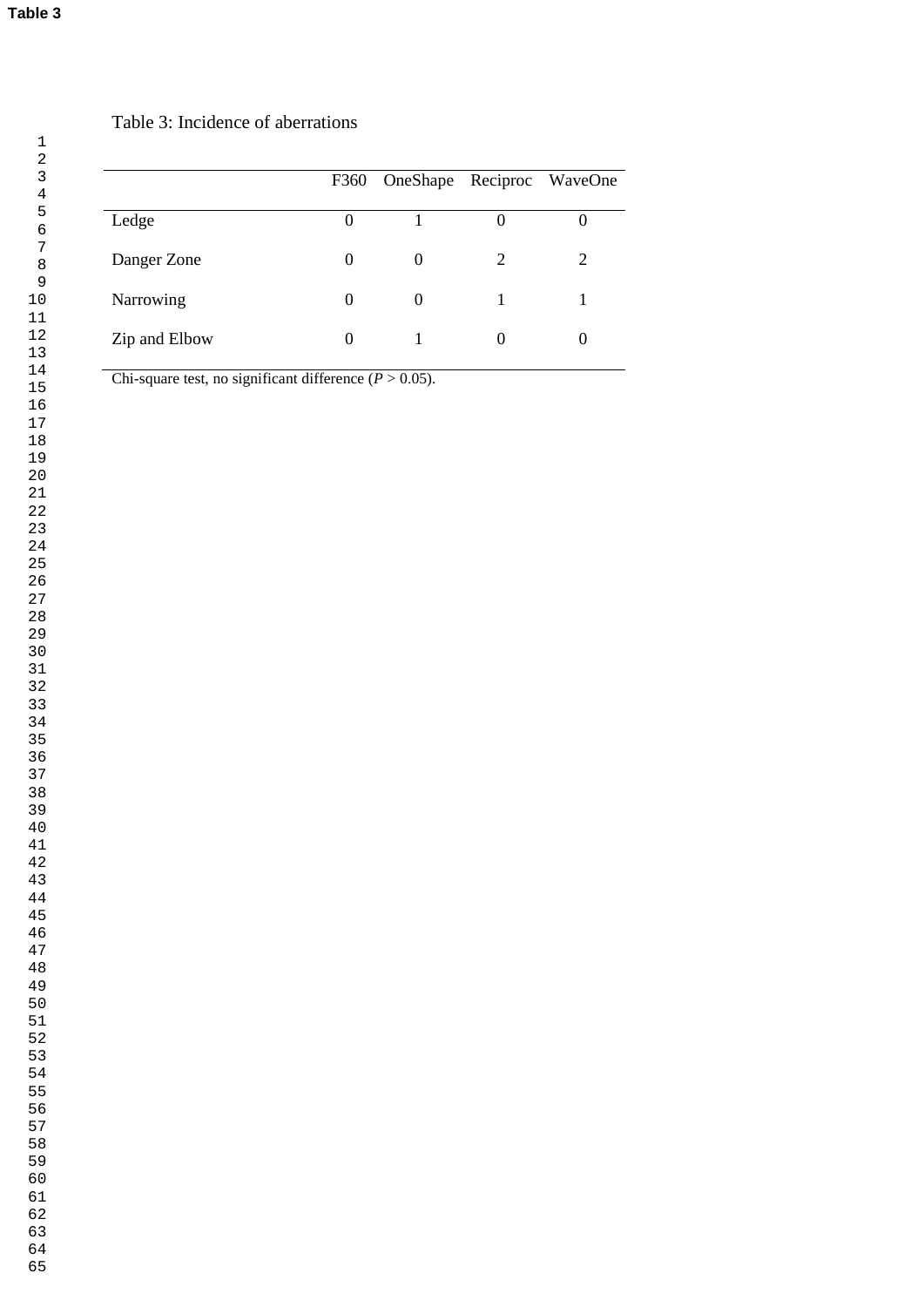|          | Mean           | <b>SD</b> |
|----------|----------------|-----------|
|          |                |           |
| F360     | $72.7^{\rm a}$ | 7.4       |
| OneShape | $58.4^{b}$     | 12.5      |
| Reciproc | $64.2^{b}$     | 5.2       |
| WaveOne  | $72.4^{\rm a}$ | 6.3       |

# Table 4: Mean preparation time (s) and SD with different instruments

Values with the same superscript letters were not statistically different at  $P < 0.05$